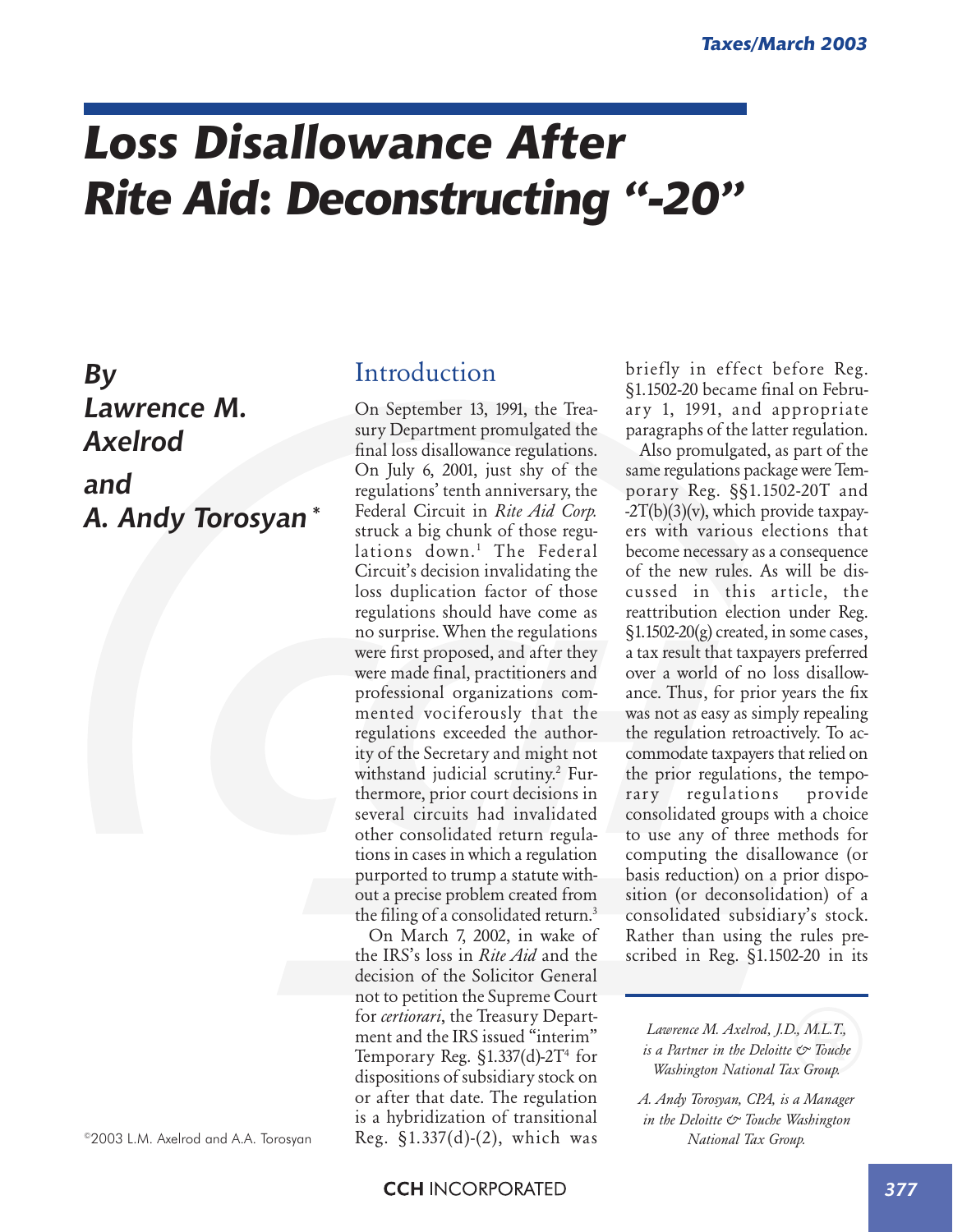entirety, groups are given the option to apply that regulation without the loss duplication factor (*i.e*., taking the *Rite Aid* opinion into account), or apply Temporary Reg. §1.337(d)-2T for all open years. The last option will generally result in less disallowance, but that regulation does not contain a reattribution election.

This article has two distinct parts. Part I discusses the temporary regulations. These include both the rules for dispositions of a subsidiary's stock after March 7, 2002, as well as steps that a group can take to obtain refunds for dispositions in prior years. Part II explores the effect that the *Rite Aid* decision could have on other consolidated return regulations. The article concludes that, contrary to the suggestions of some commentators, the decision did not alter prior law. The article analyzes specific provisions of the regulations that appear to be inconsistent with the Code. With some exceptions, most provisions of the consolidated return regulations that provide results different than the results that would be achieved if separate returns were filed, are justified by special problems that consolidated return filing creates. Legislative proposals to amend Code Sec. 1502 to strengthen the Secretary's authority to promulgate the regulations are at best unnecessary and at worst an improper delegation of legislative authority.

## Part I: The Temporary Loss **Disallowance** Regulations

For dispositions and deconsolidations on or after March 7, 2002, and until new regulations are promulgated, the rules contained in Temporary Reg. §1.337(d)- 2T are the sole governing provisions. The heart of that regulation is paragraph (c)(2), which allows the deduction of a loss on the disposition of a subsidiary's stock "to the extent that the taxpayer establishes that the loss or basis is not attributable to the recognition of built-in gain on the disposition of an asset …" Some commentators have described this methodology as "tracing," but that description is not entirely accurate. As discussed below, there are many fact patterns in which the taxpayer can establish that a stock loss is not attributable to recognized builtin gain without the need to retroactively identify specific assets. On the other hand, there will be cases in which a retroactive valuation at the time a subsidiary joined a group would be necessary and "tracing" will create practical problems. For past transactions, if the acquirer used purchase accounting for financial statement purposes, the difficulty of retroactive valuations may be somewhat alleviated.

Allowing consolidated group's to claim a loss on the disposition of a subsidiary's stock to the extent that the group can establish that the loss is not attributable to recognized built-in gain is consistent with the overriding policy to ensure that the repeal of the *General Utilities* doctrine "is not circumvented through the use of any provision of law or regulations (including the consolidated return regulations…)."5 The extent to which the temporary regulations achieve that result without either overreaching or underreaching is the subject of debate.<sup>6</sup>

The rule of Temporary Reg. §1.337(d)-2T, which allows for the deduction of a loss on a subsidiary's stock to the extent the taxpayer can establish that the

loss is not attributable to the recognition of built-in gain, is considerably more permissive than the mechanical and frequently arbitrary rules that characterize Reg. §1.1502-20. If a loss were disallowed under Reg. §1.1502-20, those regulations provided some relief by allowing the selling group (in coordination with the buyer) to reattribute the subsidiary's net operating loss (NOL) and capital loss carryovers to the common parent of the selling group.7 However, the amount that may be reattributed is limited to the amount of the disallowed loss. Furthermore, if the selling group would have been able to use a capital loss or capital loss carryover, and the elective methods do allow a greater deduction on the loss of the subsidiary stock while keeping the carryovers with the subsidiary after it leaves the group, then the reattribution election is not advantageous.

If the selling group elects to apply Temporary Reg. §1.337(d)-2T (which does not have any provision to reattribute loss carryovers) to a prior disposition, any losses that had originally been reattributed to the selling common parent and have not yet been absorbed, will be reallocated back to the departed subsidiary. Similarly, if the selling group elects to apply Reg. §1.1502-20 without the duplicated loss factor and that method decreases the disallowed loss, a portion of a prior reattribution election may be void, and more of the loss will stay with the departed subsidiary.

If the selling group had undergone an ownership change prior to the subsidiary's disposition, the consolidated Code Sec. 382 limitation may have been allocated in part to the departing subsidiary under Reg. §1.1502-95(c), based on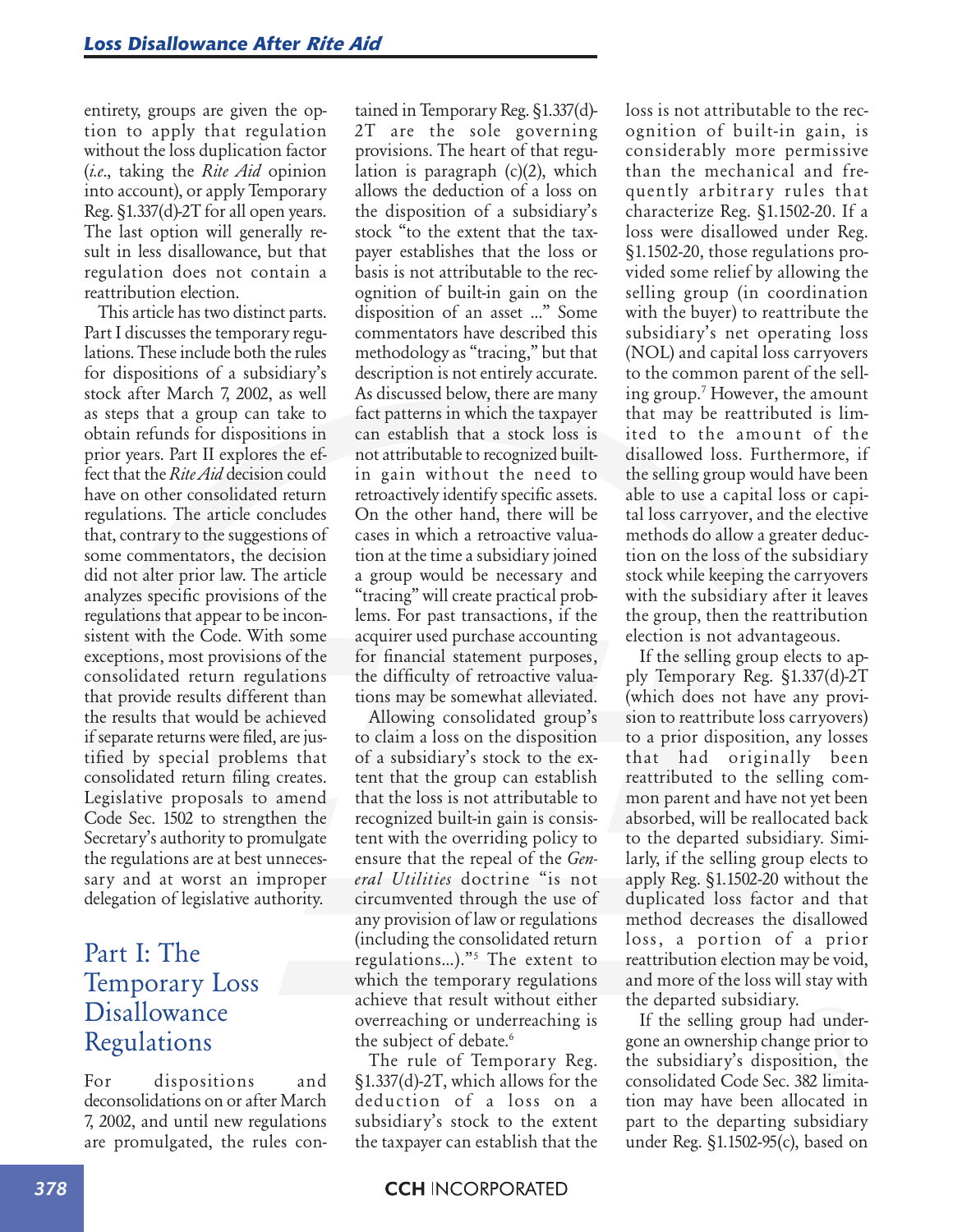assumptions that are no longer valid. The temporary regulations provide an opportunity to alter the prior allocation. Temporary Reg. §1.1502-20T(i) provides rules for reallocating a consolidated Code Sec. 382 limitation to adjust for the potential effects that a retroactive change in the amount of the previously assumed loss disallowance will have on past reattribution elections. Similarly, if a subsidiary joined a group with a loss carryover, and the subsidiary was later sold at a loss, Reg. §1.1502-96(d) contains rules for allocating the Code Sec. 382 limitation applicable to the subsidiary's separate losses that may be reattributed to the common parent under Reg. §1.1502-20(g). Temporary Reg. §1.1502-20T(i) provides rules for reallocating the limitation if the amount of the previously reattributed loss is changed as a consequence of the new regulations.<sup>8</sup>

### *Temporary Reg. §1.337(d)-2T*

Temporary Reg. §1.337(d)-2T is labeled "[l]oss limitation window period (temporary)." Although descriptive matter relating to the content of a title is given no legal effect,<sup>9</sup> the intent of the regulation writers could not be clearer. The temporary regulations are intended to be temporary. The Assistant Secretary for Tax Policy announced on the day that the regulations were published that the Treasury is studying alternative approaches to the loss disallowance problem, and that these regulations are not the last word from the government. Of course, any new regulations would have to navigate clear of any disallowance for a true economic loss, or risk the same fate in the courts as the invalidated duplicated loss rule.

Paragraph (a)(1) contains the familiar general rule that "[n]o deduction is allowed for any loss

recognized by a member of a consolidated group with respect to the disposition of stock of a subsidiary."10 Nearly identical language appeared in the predecessor provisions of Reg. §§1.337(d)-1, 1.337(d)-2 and 1.1502-20. As a drafting technique, the broad language of the general rule serves to require exceptions (which will be commonplace) to be construed narrowly.

Paragraph (a)(2), entitled "Definitions," replicates the language of Reg. §1.337(d)-2(a)(2)(i) that "the definitions in Reg. §1.1502-1 apply." This provision is necessary because the temporary regulation is prescribed under Code Sec. 337(d) rather than Code Sec. 1502. Regulations prescribed under the latter section would have the definitions in Reg. §1.1502-1 automatically incorporated into their rules. Note, however, that nowhere does Reg. §1.1502-1 contain language such as, "these definitions apply for purposes of the regulations under section 1502." Nevertheless, the application of those definitions can be safely assumed to apply for purposes of the regulations under Code Sec. 1502, but not as safely, without an express statement, to apply for purposes of the regulations under Code Sec. 337(d).

Paragraph (a)(2)(ii) defines "disposition" in the same manner as the predecessor provisions in Reg. §§1.337(d)-2(a)(2)(ii) and 1.1502-  $20(a)(2)$  as "any event in which gain or loss is recognized in whole or in part." Thus, an event that would trigger a worthless stock deduction under Code Sec.  $165(g)(3)$  would fall within the potential for loss disallowance.

Paragraph (a)(3) repeats the language in Reg.  $\S 1.337(d) - 2(a)(3)$  that coordinates the loss disallowance rule with other deferral rules and disallowance rules, for example,

Code Sec. 267(f). The regulation states, "The rules of Reg. §1.1502-  $20(a)(3)$  apply with appropriate adjustments to reflect the differences between the approach of [Temporary Reg. §1.337(d)-2T] and that of Reg. §1.1502-20." In addition, Example 6 illustrates the rules in Reg. §1.1502-20(a)(5), and thus the cross-reference is sufficient.

As originally proposed, the temporary regulation did not contain a netting rule that corresponds to Reg. §1.1502-20(a)(4). However, on March 30, 2002, the temporary regulations were amended to include a netting rule. The netting rule is pro-taxpayer, but its appropriateness is debatable depending upon one's view of the purpose of the loss disallowance regulations. Under the netting rule, a loss on the disposition of a subsidiary's stock that otherwise would be disallowed, will be allowed to the extent of any gain with respect to stock with the same material terms that is taken into account as part of the same transaction. Consider the following example:

S1 and S2 are wholly owned subsidiaries of P, the common parent of the P consolidated group. S1 buys 50 percent of T's common stock for \$30. Thereafter, S2 buys the remaining 50 percent for \$80. T sells an asset and recognizes \$40 of gain that was built-in at the time of both stock purchases, which results in a basis increase of \$20 to S1's 50-percent and \$20 to S2's 50-percent interest. Thus, S1's basis in its shares of T is increased to \$50 and S2's basis is increased to \$100. Subsequently, S1 and S2 each sell their 50-percent interest in T to an unrelated purchaser for \$75. S1 has a \$25 gain, and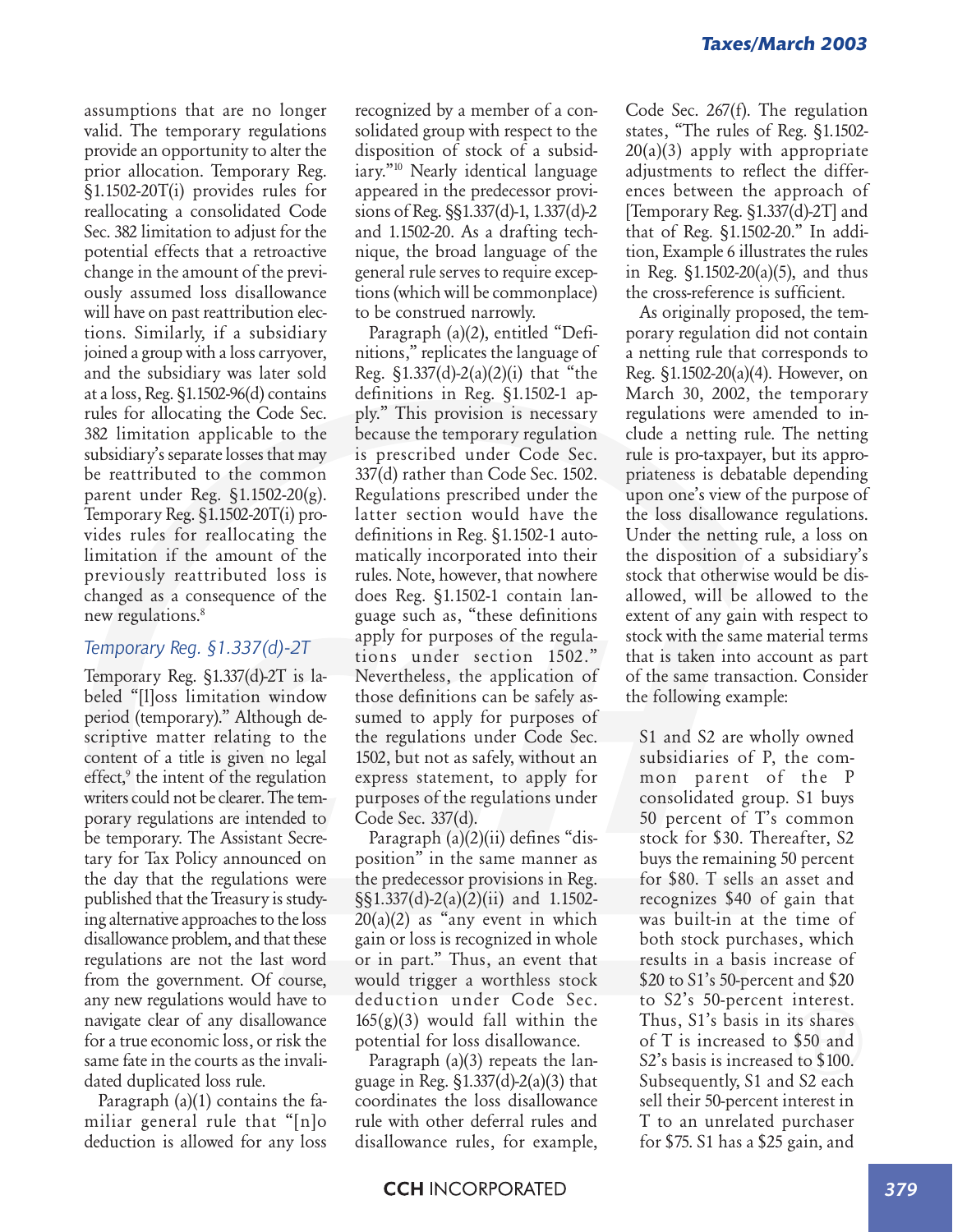S2 has \$25 loss. Under the netting rule, S2's loss may entirely offset S1's gain.

If the aim of the regulations is to prevent the deduction of artificial losses on subsidiary stock that arise from recognition of built-in gain, there is no more justification to allow the loss in the above example to offset gain on other stock of the same subsidiary than to allow an offset against gain from the disposition of a different capital asset. On the other hand, if the purpose of the loss disallowance regulations is less ambitious and is simply to prevent "son-of-mirror" transactions in which recognition of built-in gain on a target's assets is used to create an artificial stock loss that shelters the asset gain, then a netting rule is appropriate. By adding a netting rule to the temporary regulations, Treasury signaled its view that the temporary regulations have the more modest objectives. Whether this view will carry over to the promulgation of proposed and ultimately final regulations remains to be seen.

Whether or not a netting rule is eventually adopted, the presence or absence of the rule should not affect the ability of a group to elect the relief provisions of Reg.  $$1.1502-13(f)(5)(ii)(C)$ , relating to intercompany transfers of subsidiary stock followed by a disposition to which Code Sec. 338(h)(10) applies. Consider the following example:

P owns 100 percent of S. S forms T by contributing assets with a \$10 basis and a fair market value of \$100 in exchange for 100 percent of T's common stock. Assuming no changes in the basis or value of T, S distributes its T stock

to P in a transaction that creates \$90 of intercompany gain under Code Sec. 311(b), and causes P's basis in T to be \$100 under Code Sec. 301(d). In a subsequent year, P agrees to sell all of T's stock to X, and the parties agree to elect to treat the stock sale as a deemed asset sale under Code Sec. 338(h)(10).

If P does not avail itself of the elective relief provisions of Reg.  $\S1.1502-13(f)(5)(ii)(C)$ , the sale of T will result in a recognition of \$90 of gain on the deemed sale of T's assets and will accelerate the \$90 of intercompany gain that was created upon the prior distribution of T's stock by S to P. Under Reg. §1.1502-  $13(f)(5)(ii)(C)$ , however, P can elect to treat the deemed liquidation of T in the Code Sec. 338(h)(10) transaction as a liquidation to which Code Sec. 331, rather than Code Sec. 332 applies. The deemed sale of T's assets under the Code Sec. 338(h)(10) election will momentarily increase P's basis to \$190. If Code Sec. 331 applies to the deemed liquidation, P may claim a \$90 loss on the liquidation of T's stock, which exactly offset S's \$90 of intercompany gain that must be taken into account upon the deemed liquidation.

Under Reg. §1.1502-13(c)(1)(i), the separate entity attributes of the selling member (S) and the buying member (B) must be redetermined to produce the same effect on consolidated taxable income as if the transaction had been a transfer between divisions of a single corporation. For example, assume S has \$130 basis in land. S sells the land to B for \$100. B later sells the land to an unrelated party for \$110 note. Although B has a gain on a separate entity basis, if S and B were divisions of a single corporation, B would succeed to S's basis in the land and the group would have a \$20 loss upon the sale to the third party. Because installment reporting is not available in the case of property sold at a loss, B may not report its gain on a separate company basis under the installment sale rules.

Applying this rule to S's distribution of T's stock to P and P's election to treat the deemed liquidation of T as a transaction to which Code Sec. 331 applies results in no loss to S and P since they are treated as divisions of a single corporation. S's initial basis in the T stock was \$10. S recognizes \$90 of built-in gain, which would increase basis to \$100; this increased basis equals the fair market value of T at the time of the deemed liquidation. P's separate company loss on the exchange of stock for assets in a taxable liquidation under Code Sec. 331 must be redetermined to produce the same effect as if the transaction between P and S was a transaction between divisions of a single corporation. Accordingly, there would be no loss and therefore no disallowance.<sup>11</sup>

*Deconsolidations.* Paragraph (b) of Temporary Reg. §1.337(d)-2T contains the rules for basis reduction upon deconsolidation. Consistent with the rule in Reg. §§1.337(d)-2(b)(1) and 1.1502-  $20(b)(1)$ , the basis of a loss subsidiary's stock that a member continues to hold after the subsidiary's deconsolidation will be reduced by the lesser of (1) the amount that would have been disallowed if the stock was sold at fair market value, or (2) the amount that brings the basis of the stock down to fair market value. The rule is simply an anti-avoidance rule to keep a group from avoiding loss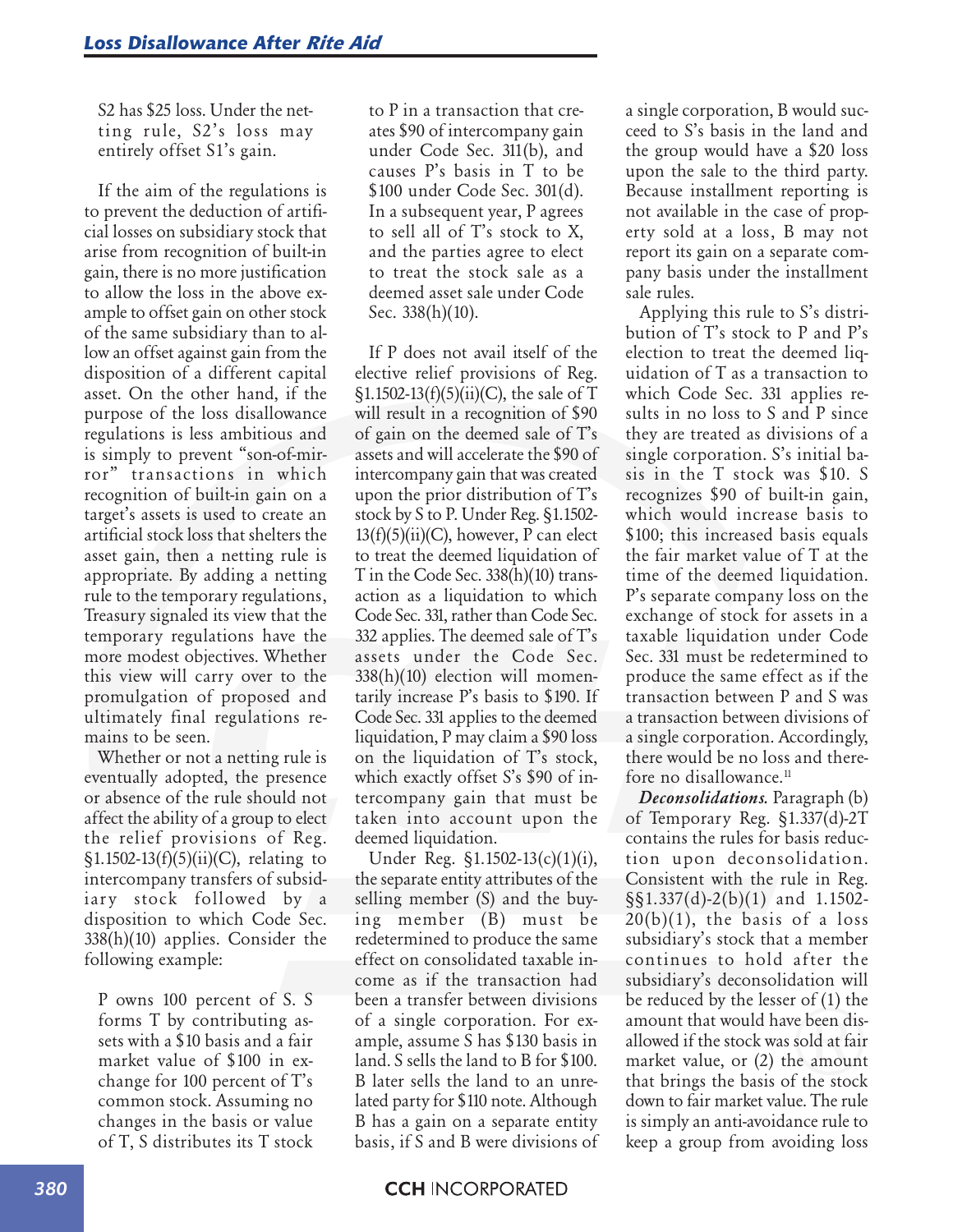disallowance by selling off, for example, 21 percent of a subsidiary's stock, and (because the former subsidiary is no longer subject to the consolidated return regulations) then claiming a loss (that would otherwise have been disallowed) on the remaining 79 percent. As under prior law, paragraph (b)(2) artfully defines "deconsolidation" as "any event that causes a share of stock of a subsidiary that remains outstanding to be no longer owned by a member of any consolidated group of which the subsidiary is also a member." Thus, if P sells enough stock in S1 to deconsolidate S1 (which owns 100 percent of S2) and S1 and S2 file a consolidated return together after leaving the P group, a deconsolidation event for S2 would not have occurred.

Under Reg. §1.1502-20(b)(5), if a subsidiary became disaffiliated and any retained stock was sold at a loss within two years of the deconsolidation, the loss would have been disallowed unless the group filed a "(b)(5) statement" for the year of the disposition. That statement required the group to disclose the amount of any prior basis reduction of the subsidiary's stock on deconsolidation, the basis of the subsidiary's stock immediately before the disposition, the amount realized on the disposition, and the amount of loss recognized on the disposition. The purpose for the statement was to prevent taxpayers from overvaluing the stock at the time of the deconsolidation. A subsequent sale of the retained stock at a loss would not be subject to the loss disallowance rule, since the former subsidiary is no longer a member. Accordingly, the 1991 regulations included the provision requiring an information statement to be filed. The temporary regulations do not contain any analogous provision.

*Allowable Loss.* The major departure from the approach of Reg. §1.1502-20 is in Temporary Reg. §1.337(d)-2T(c), entitled, "Allowable Loss." As under prior law, a loss will be allowed (or basis will not be reduced) only if the group attaches a separate statement (commonly known as the  $\degree$ (c)(3) statement") to the consolidated return for the year of the subsidiary's disposition or deconsolidation. This requirement, although probably necessary to safeguard the integrity of the regulation, has been the subject of countless requests for relief under Reg. §301.9100, which the IRS routinely grants. Reg. §1.337(d)-2(c)(1)(i) contained a requirement for loss allowance only if the group:

Disposes (in one or more transactions) of its entire equity interest in the subsidiary to persons not related to any member of the consolidated group within the meaning of section 267(b) or section 707(b) (substituting "10 percent" for "50 percent" each place that it appears); or sustains a worthless stock loss under section  $165(g)(3)$  ...

The requirement is notably absent from the temporary regulations. Accordingly, a group may be able to sell a subsidiary's "plain vanilla" preferred stock and deduct the loss, while retaining the subsidiary as a member of the group. Such a transaction, however, would be disallowed under Proposed Reg. §1.1502-35, which will be made retroactive pursuant to Notice 2002-18.<sup>12</sup>

Under paragraph (c)(2) of Temporary Reg. §1.337(d)-2T, a loss will not be disallowed and stock basis will not be reduced "to the extent that the taxpayer establishes that the loss or basis is not attributable to the recognition of built-in gain on the disposition of an asset (including stock and securities)." This articulation of the rule attacks the classic "sonof-mirror" transaction. Consider the following example:

P purchases 100 percent of T's stock for \$100. T holds a capital asset with a value of \$100 and a basis of zero. If T sells the asset for \$100, P's basis in T's stock is increased to \$200 under the investment adjustment rules in Reg. §1.1502-32. If P then sells T's stock for \$100, the loss on the stock could offset the gain on the asset. The asset would have left corporate solution, received a basis step-up, with a corporate level tax, a result that is anathema to *General Utilities* repeal.

This approach, although sound in principle, was rejected by the drafters of Reg. §1.1502-20, because of the difficulty of applying the rule in practice. Stock and asset transactions are rarely as clear-cut as described in the above example. According to the preamble to proposed loss disallowance regulations in 1990, valuations of assets retroactive to the date a subsidiary joined a group, when those assets may have been disposed of years before the subsidiary's stock was sold at a loss, was simply unadministrable. Furthermore, in the absence of arm's-length transactions, valuations are often a matter of contention between the IRS and taxpayers, under the best of circumstances. According to the government, attempting to reconstruct valuations for transactions long past would be unworkable.

In practical application, the temporary regulations require a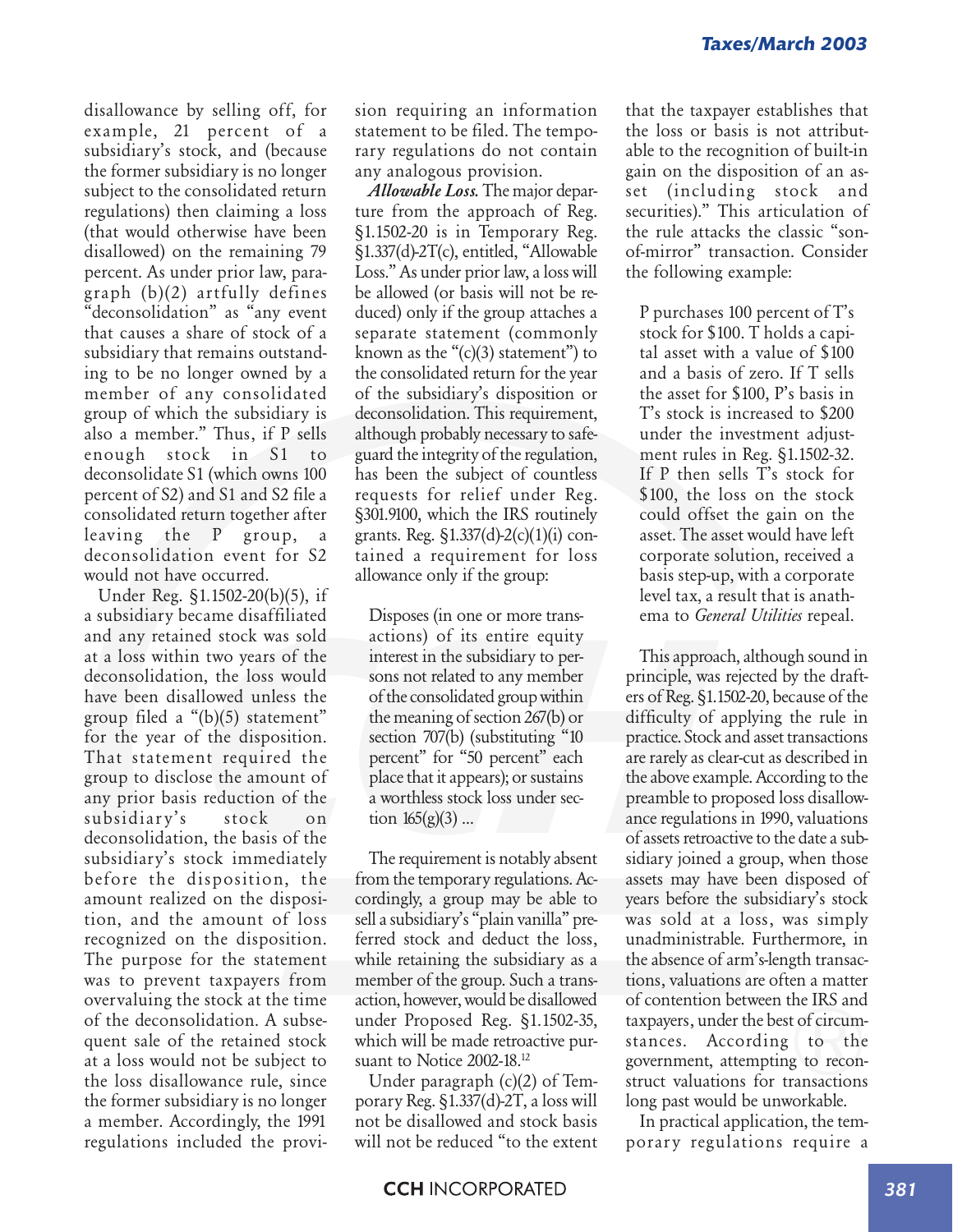consolidated group that wants to claim a loss on the disposition of a subsidiary's stock to review all Schedule Ds and Forms 4797 for the period that the subsidiary was a member of the group. The maximum disallowance is the amount of gain that the subsidiary recognized on the disposition of assets as shown on those forms. The maximum disallowance, however, immediately can be reduced by examining the forms and determining the date on which the disposed assets were acquired. If the assets were acquired after the subsidiary became a member of the group, then the recognized gain could not have been "builtin" and the amount of any disallowance on the stock loss can be reduced. Similarly, if a subsidiary was purchased in a transaction in which the parties jointly elected to treat the stock purchase as a deemed asset purchase under Code Sec. 338(h)(10) and the assets were marked-to-market, the potential for the recognition of "built-in gain" on the disposition of those assets is, by definition, not possible. Furthermore, any case in which the subsidiary was a member of the group since inception is an easily demonstrable case where loss disallowance should not apply. In cases where the subsidiary was acquired by in a stock purchase, and the assets disposed of at a gain were, in fact, held by the subsidiary when the subsidiary became a member, then retroactive valuations become necessary.<sup>13</sup>

Also consider a situation where T, a stand alone C corporation, uses the last-in, first-out (LIFO) inventory method. If P, the parent of a consolidated group, acquires the stock of T, should the LIFO layers that T has be treated as built-in gain items? If so, the built-in gain is recognized only if T eats into a LIFO layer.

For purposes of the temporary regulation, the definition of "disposition" is not entirely clear. The Code treats a number of transactions that are not sales or exchanges as a "sale or exchange," and conversely treats actual sales or exchanges as something else. For example, assume P purchases T, which owns portfolio stock in a company with no current or accumulated earnings and profits and T's basis in the stock is zero. The company's stock, however, is publicly traded and has an ascertainable fair market value at the time that P purchases T. Subsequently, the company makes a distribution to T, which is "treated as gain from the sale or exchange of property" under Code Sec. 301(c)(3)(A). Query, is the amount included in T's income and reflected in P's basis in T stock treated as recognition of built-in gain from the "disposition" of an asset? The Tax Court has held that such gain is not eligible for installment reporting.<sup>14</sup>

Or, consider the application of Code Sec. 631(a), which allows a taxpayer to elect to treat the cutting of timber "as a sale or exchange of such timber cut during such year." There is no actual disposition, but the Code permits sale or exchange treatment.<sup>15</sup> The opposing situation arises under Code Sec. 1248(a). If a taxpayer sells stock of a foreign corporation in which it owns 10 percent or more of the voting power, "the gain recognized on the sale or exchange of such stock shall be included in the gross income of such person as a dividend." Query whether such income inclusion may be considered recognized built-in gain from the "disposition" of an asset for purposes of Temporary Reg.  $\S1.337(d)$ -2T.<sup>16</sup> If so, the amount would not be discernable from an inspection of the group's Schedule Ds and Forms 4797.17

The temporary regulations, however, place the burden with the taxpayer. In the case of genuine disputes over values and the amount of recognized built-in gain, the taxpayer may be unable to establish that gain on the disposition of an asset, which increased stock basis and contributed to the loss on the sale of a subsidiary's stock, was not recognized built-in gain. By contrast, Reg. §1.1502-20 contained no exceptions even for clear cases in which built-in gain could not have been present when the subsidiary joined the group. After losing the duplicated loss factor in *Rite Aid*, the IRS understandably was unwilling to have a court review the reasonableness of the extraordinary gain disposition factor. Similarly, a court may not have accorded its usual deference to the positive investment adjustment factor with their irrebuttable and arbitrary presumptions. After some hesitation, the Treasury and the IRS admitted that their decision to abandon the other factors of the loss disallowance regulations (not addressed in *Rite Aid*) was based upon the somber assessment that the over-breath of those factors, would, in many situations, be difficult to defend.

The temporary regulation expressly states "gain recognized on the disposition of an asset is builtin to the extent attributable, directly or indirectly, in whole or in part, to an excess of value over basis that is reflected before the disposition of the asset, in the basis of the share …" Although not expressly stated, the amount of recognized built-in gain should be taken into account and be reduced by any directly re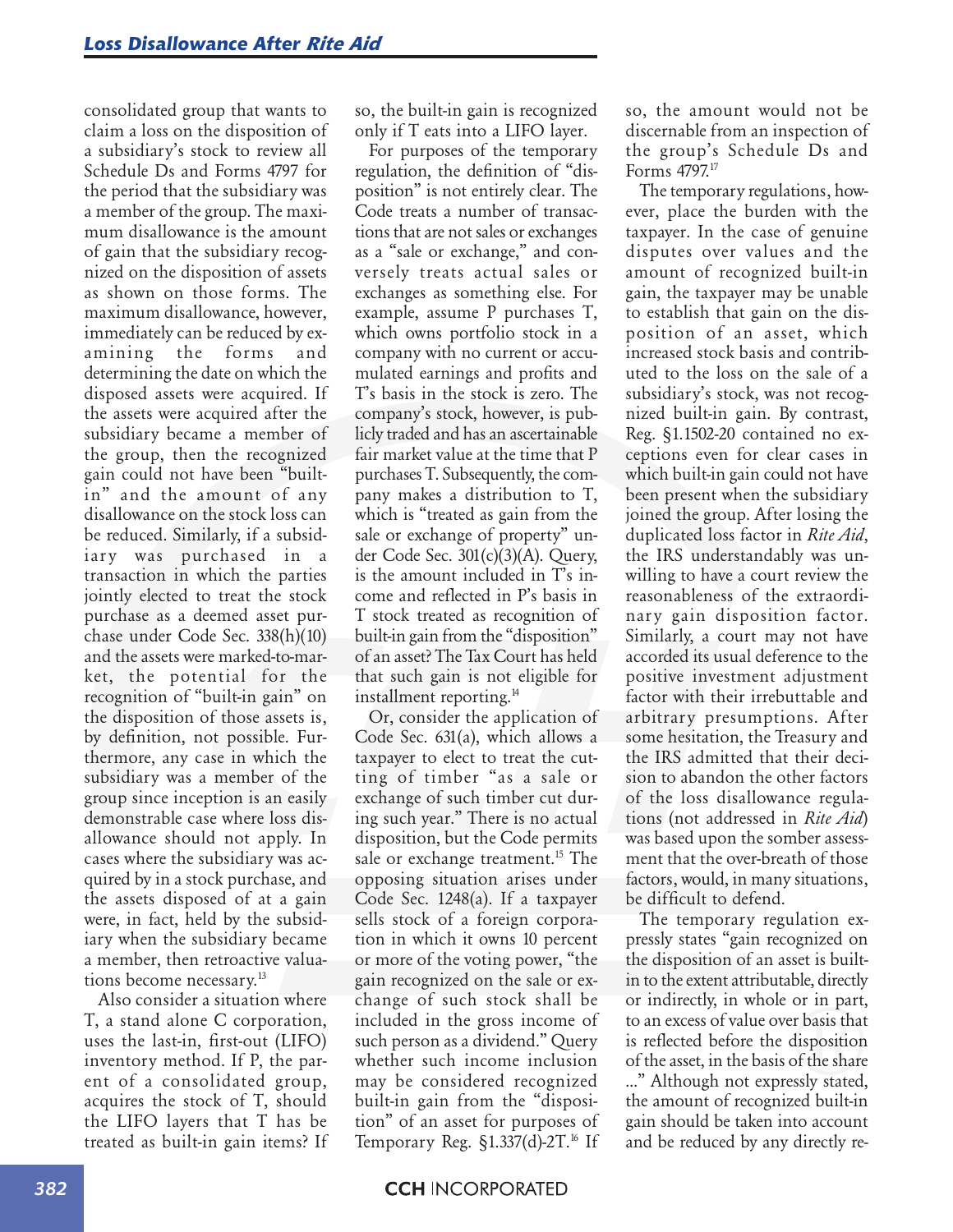lated expense, such as federal income tax attributable to the gain.18 The "indirect" recognition of builtin gain can be illustrated by the following example:

Assume P purchases T for \$100 and T holds Blackacre with a value of \$100 and a basis of \$30. After the purchase, T exchanges Blackacre for Whiteacre in a transaction that qualifies for nonrecognition under Code Sec. 1031. At a later date, T sells Whiteacre for \$120, which causes P's basis in T to increase to \$190. If P then sells its T stock for \$120, the \$70 loss would be disallowed. Under these facts, the stock loss was attributable, albeit indirectly, to the excess of the value of Blackacre over its basis at the time T became a member of the group, which was reflected in the basis of T's stock upon the sale of Whiteacre.

Keeping track of recognized builtin gain could get messy where chains of subsidiaries are acquired at different times. For example, assume T1 acquires T2, and T2 recognizes built-in gain that is reflected in T1's basis in its T2 stock. P then purchases 100 percent of T1's stock. The built-in gain that T2 recognized and which is reflected in the basis of its stock in T1's hands must be taken into account for purposes of any loss that T1 sustains on a sale of T2 stock, notwithstanding that the recognized built-in gain occurred before T1 and T2 joined the P group. That recognized built-in gain, however, would not be taken into account in determining the allowable loss on a sale of T1 stock by P because P's basis in its T stock is its purchase price basis (plus post-acquisition adjustments) and does not reflect gain recognized by T2 before the acquisition of T1 by P.

Suppose, however, that T2 had not recognized the built-in gain at the time of T1's acquisition by P, and that the value had increased in the interim. For example, assume that an asset had a net unrealized builtin gain (NUBIG) of \$20 a the time of T2's acquisition by T1, but a NUBIG of \$30 at the time of T1's acquisition by P. After P's acquisition of T1, T2 recognizes the \$30 NUBIG, and stock basis is increased at both levels. T1 subsequently sells T2 and recognized a loss, \$20 of which is disallowed. Notwithstanding the disallowance, P's basis in its T1 stock is reduced. Thereafter, P sells its T1 stock and recognizes a loss in excess of \$30. The disallowance on the T1 stock should be limited to \$10, or P's "double counted" basis in the T1 stock (*i.e.,* the initial \$30 NUBIG of the asset less the \$20 basis reduction for the disallowance on the disposition of the T2 stock). $19$ 

Paragraph (c)(3) of Temporary Reg. §1.337(d)-2T describes the information that must be included in the statement attached to the group's return for the loss to be allowed. The regulations require only that the statement contain the name and EIN of the subsidiary, and the amount of the loss not disallowed or basis not reduced by reason of paragraph (c). The regulation does not require that the return contain any information to support the group's claim that the stock loss was not attributable to recognized built-in gain. The group, however, must of course have sufficient documentation to support that position if, upon audit, the documentation is requested. The lack of any requirement for the group to justify its position with the return may cause taxpayers to simply play the audit lottery.

Paragraph (c)(4) of Temporary Reg. §1.337(d)-2T contains cross-references to examples in Reg. §§1.337(d)-1(a)(5) and 1.1502-20(a)(5) and reproduces an example previously contained in Reg.  $\S1.337(d) - 2(c)(4)$ . In the example, a subsidiary recognizes both built-in gain and built-in loss after its stock is purchased by the group. The example concludes that disallowed loss on the ultimate sale of the subsidiary's stock is the net recognized built-in gain. The example further provides, that the result would be the same if instead of recognizing a built-in loss, the group used a NOL carryover that was generated by the subsidiary before joining the group. This result is considerably more liberal than the result under Reg. §1.1502-20(c), which disallowed a loss on the disposition of a subsidiary to the extent the subsidiary recognized any extraordinary gain after joining the group. No offset for recognized built-in losses or absorbed pre-acquisition NOLs was permitted. Presumably, a stock basis reduction for the expiration of a pre-acquisition NOL or a capital loss carryover under Reg. §1.1502- 32(b)(3)(iii)(B) should also be treated as a recognized built-in loss that can offset a stock basis increase from the recognition of built-in gain.

The IRS has ruled on the operation of Reg. §1.337(d)-2, for a transaction that occurred between November 19, 1990, and January 31, 1991, in TAM 200138005.20 In the TAM, a subsidiary's stock basis was increased by both recognized builtin gain and post-acquisition appreciation. Thereafter, the value of the subsidiary declined, and the subsidiary's stock was sold at a loss. The technical advice allowed the group to claim the loss on the subsidiary's stock because the loss did not exceed the loss that would have resulted if the built-in gain had not been recognized. The principle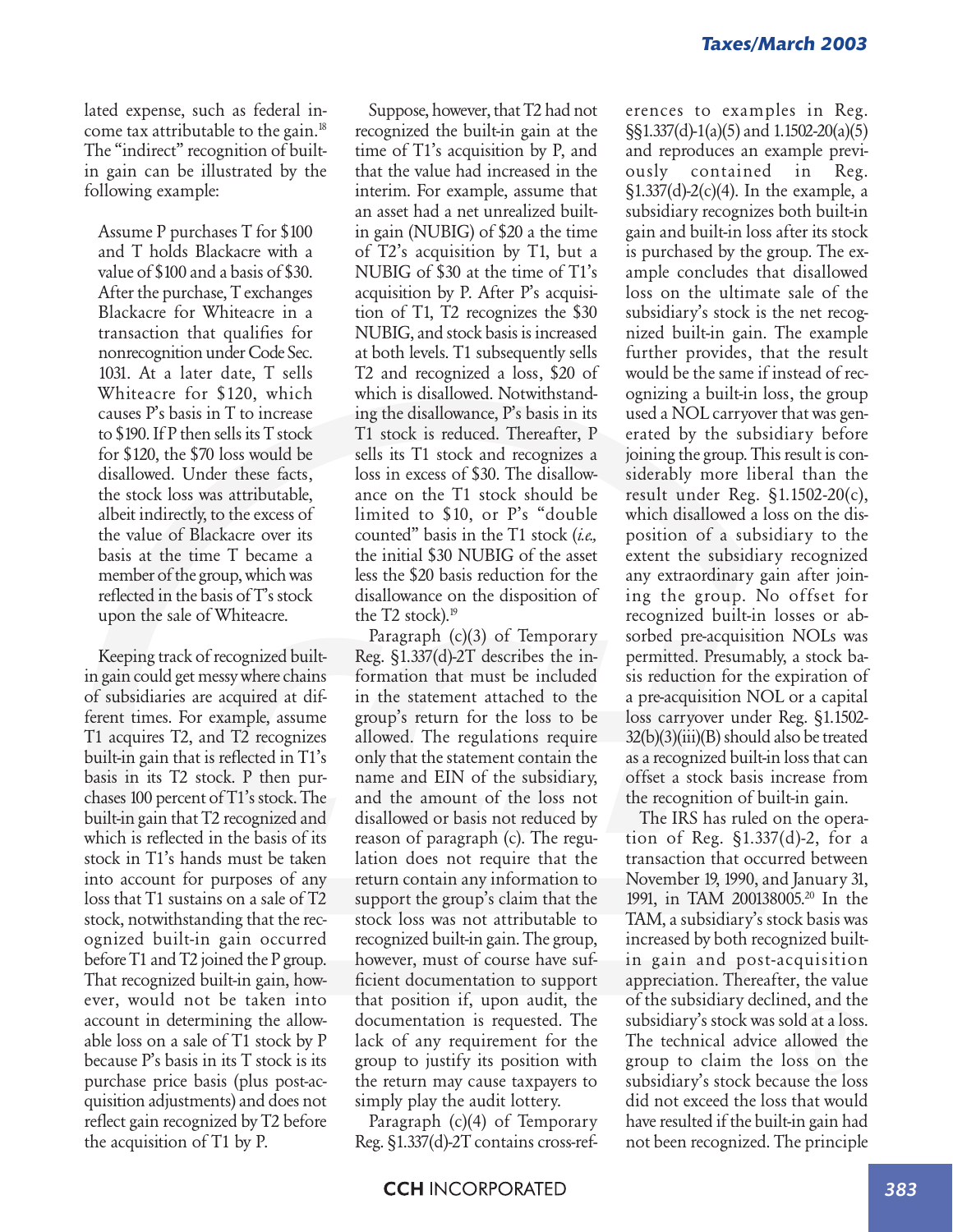applied in the TAM can be illustrated by the following example:

P purchases T for \$45 and T holds two assets. Asset 1 has a value of a \$20 and a basis of zero. Asset 2 has a value of \$25 and a basis of \$25. T sells asset 1 for \$20 and the recognized built-in gain increases P's basis in T's stock to \$65. Thereafter, Asset 2 appreciates in value to \$70 and T sells the asset, which creates \$45 of gain (which is post-acquisition appreciation) and increases the basis of T's stock to \$110 although the value of T is \$90. T re-invests the \$70 proceeds in an asset that declines in value by \$40 to \$30, and P sells the T stock for \$50, resulting in a \$60 loss.

Under the holding of the TAM, \$40 of the \$60 loss on the sale of T's stock is not disallowed under Temporary Reg. §1.337(d)-2T, and \$20 is disallowed. As stated in the TAM, the loss will not be disallowed to the extent the taxpayer "is able to demonstrate that it would have had a … loss on the sale of [the] stock whether or not it sold its built-in gain assets …" In other words, if T had not recognized the built-in gain, but instead recognized only the \$45 of post-appreciation gain, the basis of T's stock would have increased to \$90 and the subsequent sale of the stock for \$50 would have resulted in a \$40 loss that would have been allowed. The test for the amount of allowed loss is the amount of loss that would have resulted if the builtin gain had not been recognized. The example also demonstrates that the recognized post-appreciation gain may exceed the allowed loss.<sup>21</sup>

*Miscellaneous Rules and Effective Dates.* Paragraphs (d), (e) and (f) of Temporary Reg. §1.337(d)-2T simply contain cross-references to the successor rule, the anti-avoidance rule and the investment adjustment rule of Reg. §1.1502- 20(d), (e) and (f), respectively, with appropriate adjustments to reflect the differences in the approach of that section and the temporary regulations.

Notably absent is any provision in the temporary regulations analogous to the reattribution election available under Reg.  $\S1.1502-20(g)$ . This change alone may make some taxpayers yearn for the halcyon days when Reg. §1.1502-20 still reigned.

Paragraph (g) of Temporary Reg. §1.337(d)-2T contains effective date rules. The temporary regulations apply for stock dispositions and deconsolidations on or after March 7, 2002 (absent a binding contract). If loss is recognized because stock of a subsidiary becomes worthless, the disposition is treated as occurring on the date the stock became worthless. The regulation does not repeal Reg. §1.1502-80(c), which defers a worthless stock deduction until the subsidiary has disposed of substantially all of its assets. The rule was originally intended as a taxpayer friendly provision to prevent the deduction from being claimed when the subsidiary holds highbasis/low-value assets that would cause disallowance under the duplicated loss factor. By requiring the worthless stock claim to be deferred until the subsidiary disposes of substantially all of its assets, taxpayers would not be precluded from deducting a true economic loss.

The regulation served a laudable, pro-taxpayer purpose while the duplicated loss rules were in effect. Under the duplicated loss rule (which was invalidated by *Rite Aid*), a loss on the stock of a subsidiary was disallowed to the extent that the subsidiary held assets with a high-basis and a low-value.<sup>22</sup> In the case of a worthless subsidiary with debt and high-basis/low-value assets, application of that rule would invariably result in the disallowance of a true economic loss. To prevent this unfair result, the Treasury promulgated Reg. §1.1502-80(c), which prevented an owning member from even being eligible to claim the loss until substantially all of the subsidiary's assets had been disposed. Thus, at the time the worthless stock deduction became permissible, the loss disallowance regulations would not have disallowed it.

In the absence of the loss duplication factor in a post-*Rite Aid* world, the principal purpose for the promulgation of Reg. §1.1502- 80(c) no longer exists. Consider the following example:

- P forms S with \$70 of cash. S borrows \$30 in year 1 and purchases equipment. S incurs substantial losses, discontinues operations, and becomes worthless within the meaning of Code Sec. 165(g)(3). If Reg. §1.1502-80(c) did not apply, P would be allowed to claim a worthless stock deduction in the year of worthlessness and the basis of the stock would become zero. This would trigger a deemed ownership change pursuant to Code Sec.  $382(g)(4)(D)$ . As a result, the built-in loss on the assets held by S would be subject to a limitation based on the value of S, which is zero. Thus, if S disposes of its assets, any loss would be disallowed. Accordingly, the group would end up with only one loss.
- Alternatively, if the assets were sold first. The loss on the assets would reduce P's basis in S stock. Therefore, if P later claims a worthless stock deduction, the basis in S stock would already be reduced by the loss on the assets. Again, the group would end up with only one loss.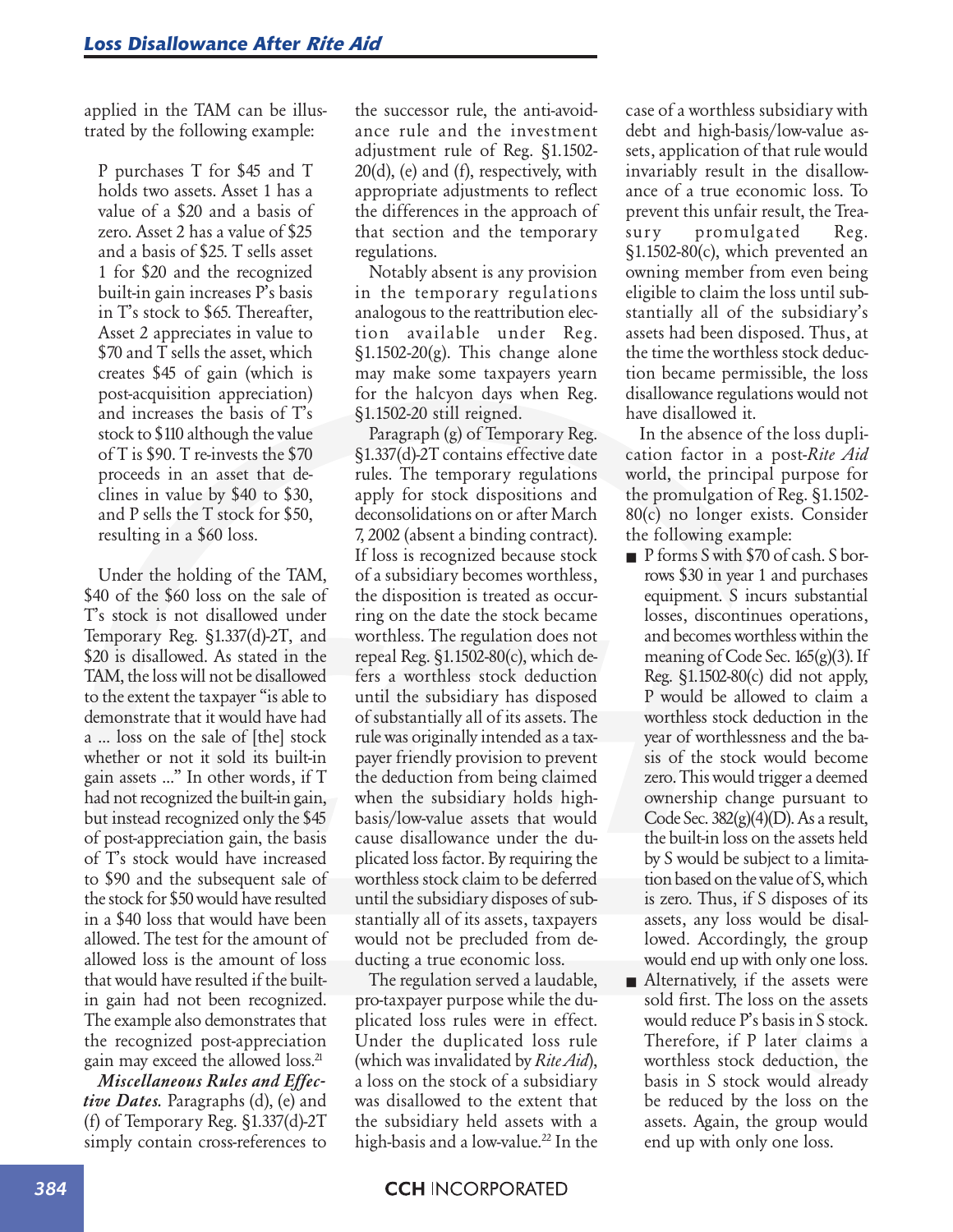■ Given that the loss disallowance rules are no longer in effect, there does not appear to be any purpose for Reg. §1.1502-80(c). If the provision is not eliminated, its validity may be difficult for the government to defend.23

#### *Temporary Reg. §1.1502-20T*

As part of the same regulation package, the Treasury and the IRS promulgated Temporary Reg. §1.1502-20T, which provides an election for consolidated groups to elect out of the application of Reg. §1.1502-20 for prior open years. Paragraphs (a) through (h) are reserved and the rules are set forth in paragraph (i). As a stylistic matter, this approach is unprecedented. In the past, paragraph "(i)," which precedes paragraph "(j)," is traditionally reserved, so as to not create confusion with subdivision "(i)," which precedes subdivision "(ii)." But these are unconventional times.

An election provision was needed because some groups were better off applying Reg. §1.1502-20 than they would have been if the regulation had never been promulgated. In particular, Reg. §1.1502-20(g) contains the reattribution election, which, as discussed earlier, allows the buyer and seller of a subsidiary's stock to agree to reattribute some or all of the subsidiary's loss carryover to the common parent of the selling group. Absent an election, the subsidiary retains its allocable portion of the consolidated NOL (CNOL), as well as any unused preacquisition losses. The amount that may be reattributed is limited by the amount of the disallowed loss. In the case of a reattributed NOL, the selling group was often better off than it would have been if the capital loss on the sale of the subsidiary's stock had not been disallowed because corporate capital losses may only offset capital gains. Accordingly, the government could not simply revoke the old regulation retroactively, especially since the parties to a prior transaction may have adjusted the purchase price of the subsidiary's stock to reflect the reattribution election.

Temporary Reg. §1.1502-20T(i)(1) expressly renders Reg. §1.1502-20 inapplicable to a disposition or deconsolidation of a subsidiary on or after March 7, 2002, unless the disposition or deconsolidation was pursuant to a binding contract entered into before that date. Note that a disposition of a subsidiary pursuant to a binding contract entered into on March 7, 2002, is governed solely by Temporary Reg. §1.337(d)-2T.

Paragraph (2) of Temporary Reg. §1.1502-20T(i) contains the election for dispositions and deconsolidations before March 7, 2002 (including transactions pursuant to a binding contract entered into before that date). For any open year, a consolidated group may determine the amount of a disposing member's allowable loss (or basis reduction) by applying (1) Reg. §1.1502-20 in its entirety, (2) Reg. §1.1502-20 without the duplicated loss factor described in paragraphs  $(c)(1)(iii)$ and  $(c)(2)(vi)$  (which was invalidated by the Federal Circuit in *Rite Aid*), or (3) the provisions of Temporary Reg. §1.337(d)-2T.

*Adjustment to Reattribution Election.* If a group elects to use the old regulations without the duplicated loss factor, an election to reattribute the portion of the group's CNOL or consolidated capital loss carryover attributable to a sold subsidiary under Reg.  $\S1.1502-20(g)$  will be respected only if the reattribution election was made on a timely filed return for the year of the disposition. The temporary regulations do not reopen the door for the reattribution election. Furthermore, the election, if properly made, is irrevocable. However, the election is permissible only to the extent that a loss on the subsidiary's disposition would be disallowed. Thus, if the old regulations are elected without the duplicated loss factor, and as a result of the elimination of that factor in the computation of the disallowance, the reattributed loss exceeds the disallowed loss, then the amount of the reattributed loss must be cut back. The amount of the originally reattributed loss will be reduced to the extent that it exceeds the greater of (1) the amount of loss disallowance recomputed without the duplicated loss factor, or (2) the amount of originally reattributed loss that the selling group absorbed in prior years that are now closed under the statute of limitations.24

If the group elects to apply the provisions of Temporary Reg. 1.337(d)-2T, the reattribution election is not available. Thus, any previous election to reattribute is voided, and the disposed subsidiary has its reattributed losses restored to itself. To the extent, however, that a reattributed loss was absorbed in a year that is now closed by the statute of limitations, the election is not invalidated. Accordingly, the reattributed loss is not restored to the subsidiary in the hands of the purchaser (or subsequent owner).<sup>25</sup>

Note that the election may give a group the benefit of some hindsight with respect to information that was not available at the time a subsidiary stock was disposed. For example, assume that a selling group did not foresee the usability of a capital loss for the year of the subsidiary's disposition or as a carryback or carryover. Accordingly, the disallowance of the loss was ef-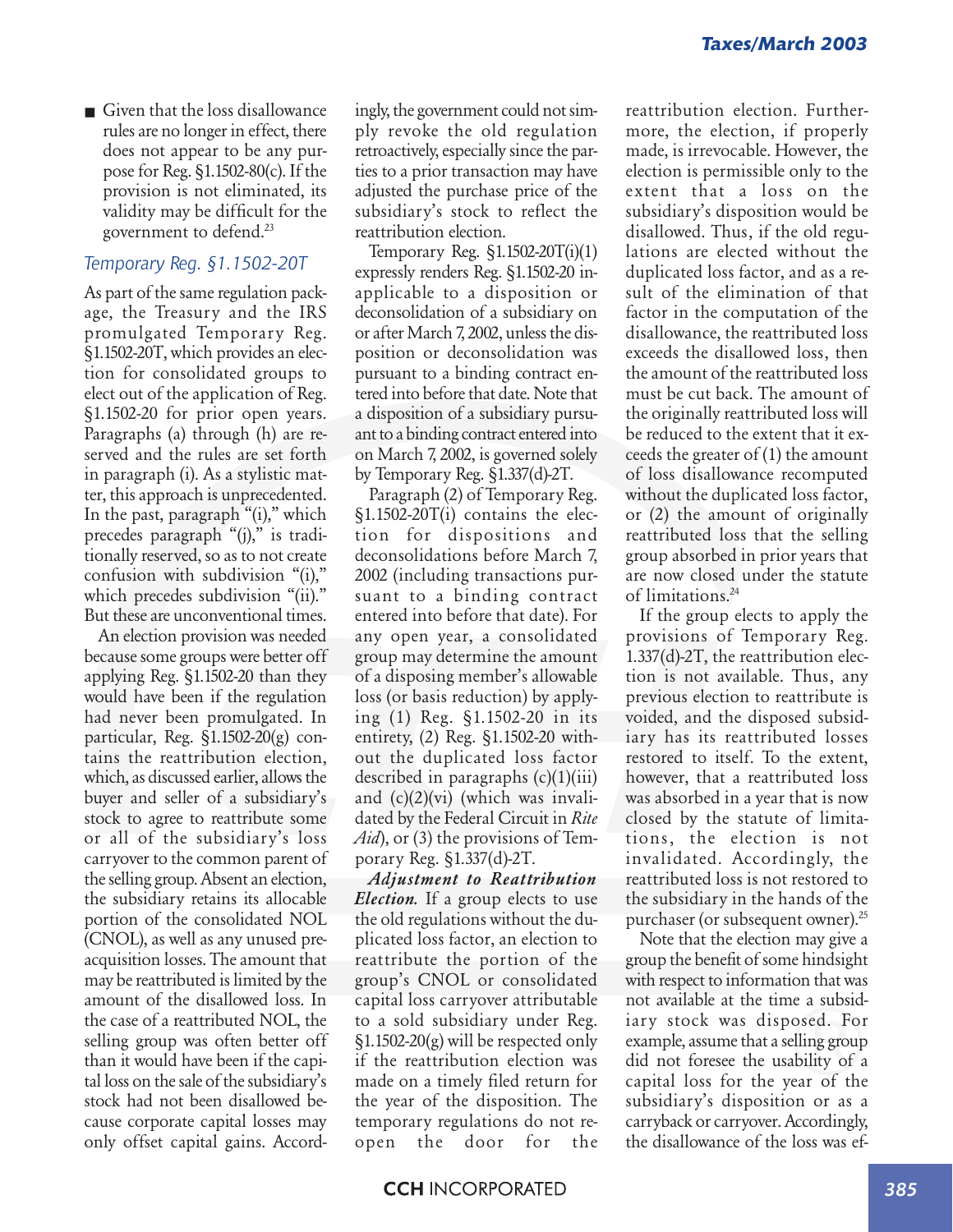fectively a windfall, because the group elected to reattribute the subsidiary's NOLs. During the fiveyear period following the stock sale, the group, in fact, recognized capital gain. In retrospect, it is obvious that a capital loss would have been useful, and the buyer of the subsidiary's stock would now pay to be able to restore the subsidiary's NOLs, notwithstanding that the loss would be subject to a Code Sec. 382 limitation. If the seller elects to apply the rules of Temporary Reg. §1.337(d)-2T, a capital loss will result that can be absorbed as a carryover into an intervening year. By making the election, the group causes the subsidiary's reattributed NOL (assuming not absorbed in a closed year) to be restored to the subsidiary in the hands of the buyer.

Paragraph (i)(3)(iii) of Temporary Reg. §1.1502-20T addresses the problems raised as a result of a prior apportionment of a Code Sec. 382 limitation with respect to losses that were originally reattributed, but as a result of the election are restored to the subsidiary in the hands of the purchaser. Under the consolidated Code Sec. 382 regulations (Reg. §1.1502-91 *et. seq.*), the portion of a consolidated Code Sec. 382 limitation that is apportioned to a subsidiary leaving the group that is taking with it a portion of the CNOL is subject to an express election. If the effect of an election under Temporary Reg. §1.1502-20T is to alter the amount of a CNOL that was reattributed, and thus change the amount of the CNOL that leaves with the disposed member, an opportunity is available to re-designate the portion of the consolidated Code Sec. 382 limitation that the departing subsidiary was allocated. Consider the following example:

P purchases 100 percent of T for \$500, at which time T has a \$100 NOL carryover. Under Code Sec. 382, the annual limitation on T's \$100 pre-acquisition loss is \$25. Before March 7, 2002, and before any of T's pre-acquisition loss can be absorbed by the P group, P sells the T stock for \$420. Under Reg. §1.1502-  $20(c)(2)(vi)$ , the entire \$80 loss was disallowed, and pursuant to Reg. §1.1502-20(g), P reattributed \$80 of T's NOL to itself. In addition, under Reg. §1.1502-  $96(d)(5)(i)$ , P attributed \$20 of the \$25 Code Sec. 382 loss limitation to itself.

Pursuant to Temporary Reg. §1.1502-20T(i)(2)(ii), P elects to apply the rules of Temporary Reg. §1.337(d)-2T to its loss on the sale of T. Under those rules, none of the loss is disallowed. Thus, the reattribution election is void. Accordingly, the original allocation of the Code Sec. 382 limitation to the selling group's common parent is wasted. Under Temporary Reg.  $$1.1502-20T(i)(3)(ii)(A)$ , the common parent may reduce the amount of the Code Sec. 382 limitation apportioned to itself. Furthermore, if a subgroup was acquired and the subgroup's loss was subject to a Code Sec. 382 limitation, and a subsidiary of that loss subgroup has ceased to be a member of the loss subgroup, the common parent may increase the amount of the Code Sec. 382 limitation apportioned to the subsidiary under Reg. §1.1502-95(c).

Subparagraph (4) of Temporary Reg. §1.1502-20T(i) provides the time and manner for making the election to use either the provisions of Reg. §1.1502-20 *sans* the duplicated loss provisions, or to apply Temporary Reg. §1.337(d)-2T for transactions occurring before March 7, 2002. The election is made by including a statement with a timely filed original return for a tax year that includes any date on or before March 7, 2002, or on an amended return for the year of disposition, which is filed before the return that includes March 7, 2003, is due (including extensions).26 As originally promulgated, the election could be made only on the return that included March 7, 2002. Thus, in the case of a calendar year group that extends its return, the election could be made only on the return filed on or before September 15, 2003. When the regulations were clarified on May 30, 2002, this provision was altered to allow groups to make the election on an earlier original return (*e.g.,* the 2001 calendar year return filed by September 15, 2002).

The required statement must be entitled "Allowed Loss Under [either Reg.§1.1502-20 or Temporary Reg. §1.337(d)-2T] Pursuant to Section  $1.1502-20(i)$ ." The statement must include the following:

- The name and EIN of the subsidiary and of the disposing member(s)
- A statement that the taxpayer elects to determine its allowable loss under either Temporary Reg.  $\S 1.1502 - 20T(i)(2)(i)$  (if Reg. §1.1502-20 without duplicated loss is elected), or Temporary Reg. §1.337(d)-2T (if that section is elected)
- If a reattribution election was made with the return for the year of the disposition, the amount of the loss originally reattributed, and the amount reattributed after applying Temporary Reg.  $\frac{1}{1502-20T(i)(3)(i)}$  or (ii)
- If the amount of a previously apportioned Code Sec. 382 limitation is adjusted, the amount of the original and redetermined apportionment
- If the amount considered reattributed under Reg. §1.1502- 20(g) was reduced, that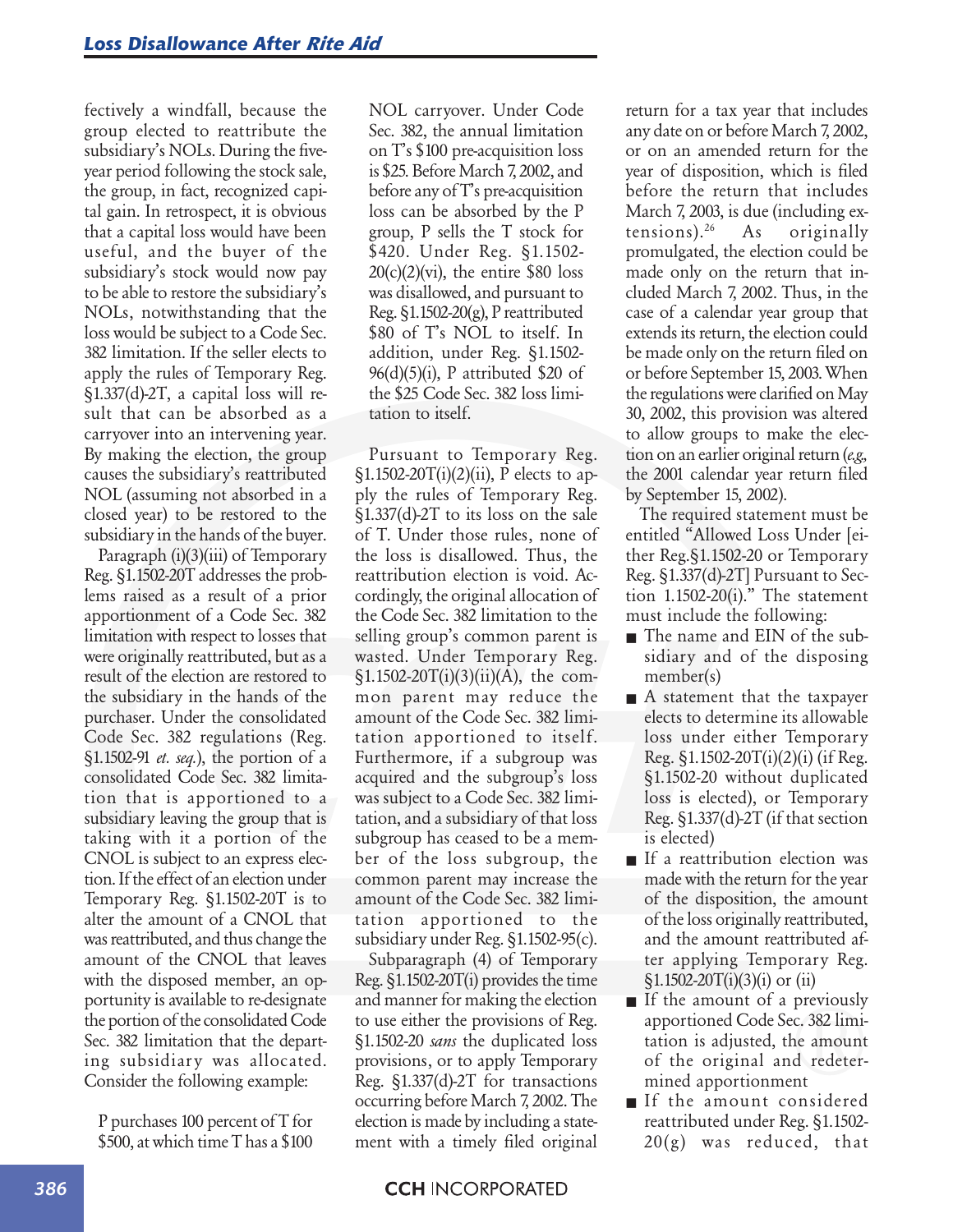notification was sent to the disposed subsidiary, or, if acquired by a consolidated group, to the common parent of the acquiring group

*Modification to the Waiver Rules.* Finally, the regulations package included a modification to Reg. §1.1502-32(b)(4)(v), relating to the waiver of a subsidiary's loss carryover upon joining a group. Under the investment adjustment regulations, the expiration of a loss carryover results in a negative adjustment to owning member's basis in the subsidiary's stock.<sup>27</sup> To alleviate the harsh effect of that rule, a group that acquires a subsidiary is allowed to make an election to waive some or all of the subsidiary's loss carryovers by filing a statement with the original return for the year in which the subsidiary joins the consolidated group. If the Code Sec. 382 limitation is extremely low, or if the loss carryovers are capital losses that the acquiring group does not anticipate it will be able to use before the losses expire, an election is advisable.

If, however, loss carryovers of an acquired subsidiary's are re-established as the result of an election under Temporary Reg. §1.1502-20T by the seller of the subsidiary on a return after the year of the sale, obviously the purchaser can be harmed for its failure to waive loss carryovers that it could not have known at the time of the acquisition. Accordingly, the waiver rule was modified to allow purchasers to make an election to waive a subsidiary's loss carryovers at the time that the amount of those carryovers is re-established.

#### *Part I Conclusion*

The temporary regulations afford taxpayers an opportunity to obtain refunds attributable to the disallowance of true economic losses on the disposition of subsidiary stock in prior years. If action is not taken by September 15, 2003 (in the case of calendar year groups), the opportunity will be lost. The intricate rules require the assistance of outside professionals who are familiar with the subtleties, which may result in greater refunds.

But aside from the momentary opportunity for consolidated groups to enhance cash flow, there are greater issues here. Temporary Reg. §§1.1502-20T(i) and 1.337(d)-2T reflect the laudable efforts by the Treasury and the IRS to undo the damage created by the ill-conceived loss disallowance regulations as originally promulgated in 1991. It is not, however, as if this damage was unforeseen. Numerous commentators and professional organizations commented, at the time the regulations were promulgated, that their validity was highly questionable. The Treasury, however, chose to ignore those comments. Perhaps the lesson of this regulatory debacle will not be lost on future generations of regulation writers.

There is also a lesson here for taxpayers. In the 10 years that ensued between the promulgation of the loss disallowance regulation and their demise, countless consolidated groups were faced with disallowance of true economic loss upon the disposition of a subsidiary's stock. Tax directors may have cursed the regulation, but when confronted with the opportunity to challenge its validity, they invariably blinked. It wasn't until the Rite Aid Corp. retained counsel to challenge the validity of Reg. §1.1502-20 in the Court of Federal Claims that a consolidated group took on the challenge. In many cases now, the statute of limitations has closed and taxes that were unfairly paid will never be recovered.

Corporate America is uniquely suited to challenge Executive Branch regulations that usurp the power of Congress to write the tax law. In the words of the Federal Circuit, "Income tax liability is not imposed by the Secretary's regulations, but by the Internal Revenue Code."28 Rite Aid is to be congratulated not simply because they won a few dollars back from the federal government, but because they took on the challenge of defending their economic rights from an overreaching bureaucracy.

## Part II: Exploring the Boundaries of Consolidated Return Regulation Authority After *Rite Aid*

Following the *Rite Aid* decision, some consolidated return commentators began to speculate as to whether the *Rite Aid* opinion could be read to provide a basis for challenging the validity of other consolidated return regulations.29 The consolidated return regulations frequently provide rules, like the duplicated loss rule, that are inconsistent with the Code. The *Rite Aid* opinion, however, blazed no new ground. The Federal Circuit simply applied the same criteria that had been previously used by the Court of Claims in *American Standard*30 two decades earlier.

Neither *Rite Aid* nor *American Standard* concluded that the consolidated return regulations could not provide a different result than the result otherwise provided by the Code. Rather, the courts condoned the consolidated return regulations' departure from the rules applicable to separate return taxpayers when necessary "to conform the applicable income tax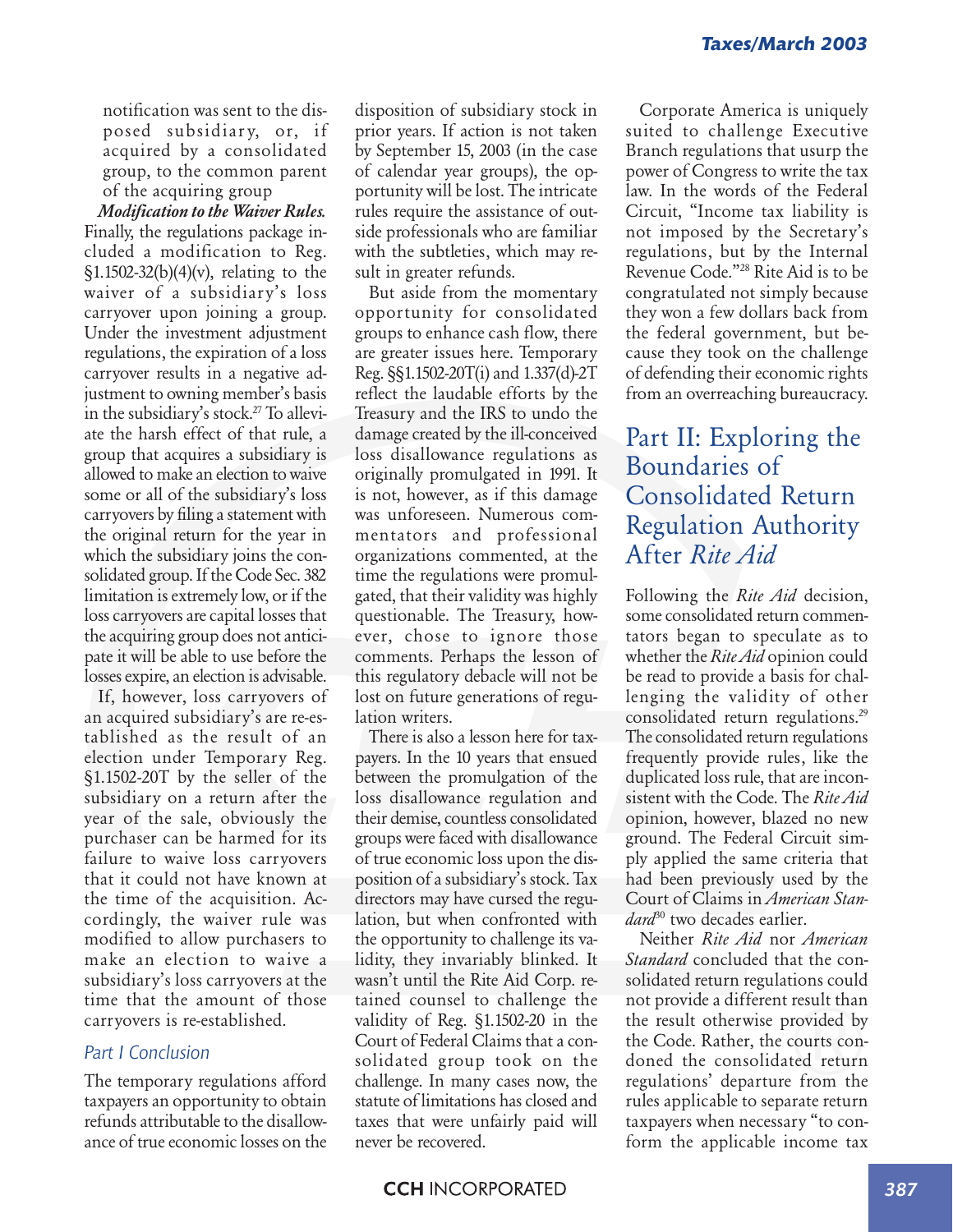law of the Code to the special, myriad problems resulting from the filing of consolidated income tax returns …"31 Notwithstanding the Secretary's broad authority, Code Sec. 1502 "does not authorize the Secretary to choose a method that imposes a tax on income that would not otherwise be taxed."32 In *American Standard*, the Court of Claims invalidated a consolidated return regulation that computed the now defunct deduction for a Western Hemisphere Trade Corporation (WHTC) on a consolidated basis, rather than on a separate return basis, whereas Rite Aid invalidated the so called "duplicated loss rule" with respect to subsidiary stock.

Those who disagree with the *Rite Aid* decision have argued that the *American Standard* case was inapplicable in the loss disallowance context because it "did not involve the question of separate returns as compared to a single return approach."33 In fact, however, that case addressed whether to compute the WHTC deduction based on consolidated taxable income or on each member's separate taxable income. Perhaps the difference in perspectives between those who applaud the *Rite Aid* decision and those who criticize it arises from the question of the breadth of the single entity approach.

Traditionally, the single entity approach has been reflected in provisions of the consolidated return regulations such as Reg. §§1.1502-24 and 1.1502-26, which compute the consolidated charitable contribution deduction or the consolidated dividends received deduction, respectively, based upon the income of the consolidated group rather than the separate taxable income of each member. Similarly, the intercompany transaction regulations in Reg. §1.1502-13 treat transactions between members of the group as if those members were divisions of a single corporation "to clearly reflect the taxable income (and tax liability) of the group as a whole by preventing intercompany transactions from creating, eliminating, accelerating, avoiding, or deferring consolidated taxable income (or consolidated tax liability)." However, this approach should not be construed as rendering stock a nonasset.

The investment adjustment regulations<sup>34</sup> increase and decrease an owning member's basis in a subsidiary's stock to reflect the modified taxable income of the subsidiary each year, so as to avoid double reporting of income or deduction by the group.<sup>35</sup> Those regulations, however, have never been construed to render a subsidiary's stock a nonasset.

Indeed, Congress has provided an election under Code Sec. 338(h)(10) by which a buyer and a selling group can jointly elect to treat an actual stock sale as a hypothetical asset sale followed by a tax-free liquidation of the subsidiary. That provision of course is entirely elective. In a case in which the subsidiary stock was purchased at a premium above the inside basis of the subsidiary's assets, a Code Sec. 338(h)(10) election would produce greater gain to the seller and usually would not be elected. It has only been facetiously suggested that the consolidated return regulations should provide for a "gain disallowance rule," which could avoid gain on the disposition of a subsidiary's appreciated stock. Nevertheless, supporters of the loss disallowance rules viewed the loss disallowance regulations as rules that address the perennial consolidated return

dilemma of treating the group as an aggregate of separate entities as opposed to a single entity.

Despite the narrow approach taken by the *Rite Aid* court, Treasury officials are concerned that the Federal Circuit's opinion would encourage widespread challenges to other consolidated return regulations. Accordingly, the Treasury convinced members of the Senate Finance Committee to have the Chairman sponsor legislation that would amend Code Sec. 1502 of the Code by adding the following sentence, "In prescribing such regulations, the Secretary may prescribe rules applicable to corporations filing consolidated returns under section 1501 that are different from other provision of this title that would apply if such corporations filed separate returns."36

Note that the proposed legislation does not limit the authority to prescribe rules that differ from the separate return rules of the Code to situations in which the consolidated return regulations create unique problems. Theoretically, therefore, the proposed legislation could permit the Secretary to establish a 36-percent tax rate for consolidated return filers, notwithstanding the 35 percent tax rate levied upon corporate America by Congress. Proponents of the amendment would argue that the new sentence, while strengthening the Secretary's hand, does not negate the first sentence of Code Sec. 1502, which authorizes the promulgation of regulations only "in such manner as to clearly reflect the income tax liability" of the group. The argument begs the question as to whether a consolidated return regulation would clearly reflect income tax liability if it provided a rule that was inconsistent with the Code and there was no compelling problem created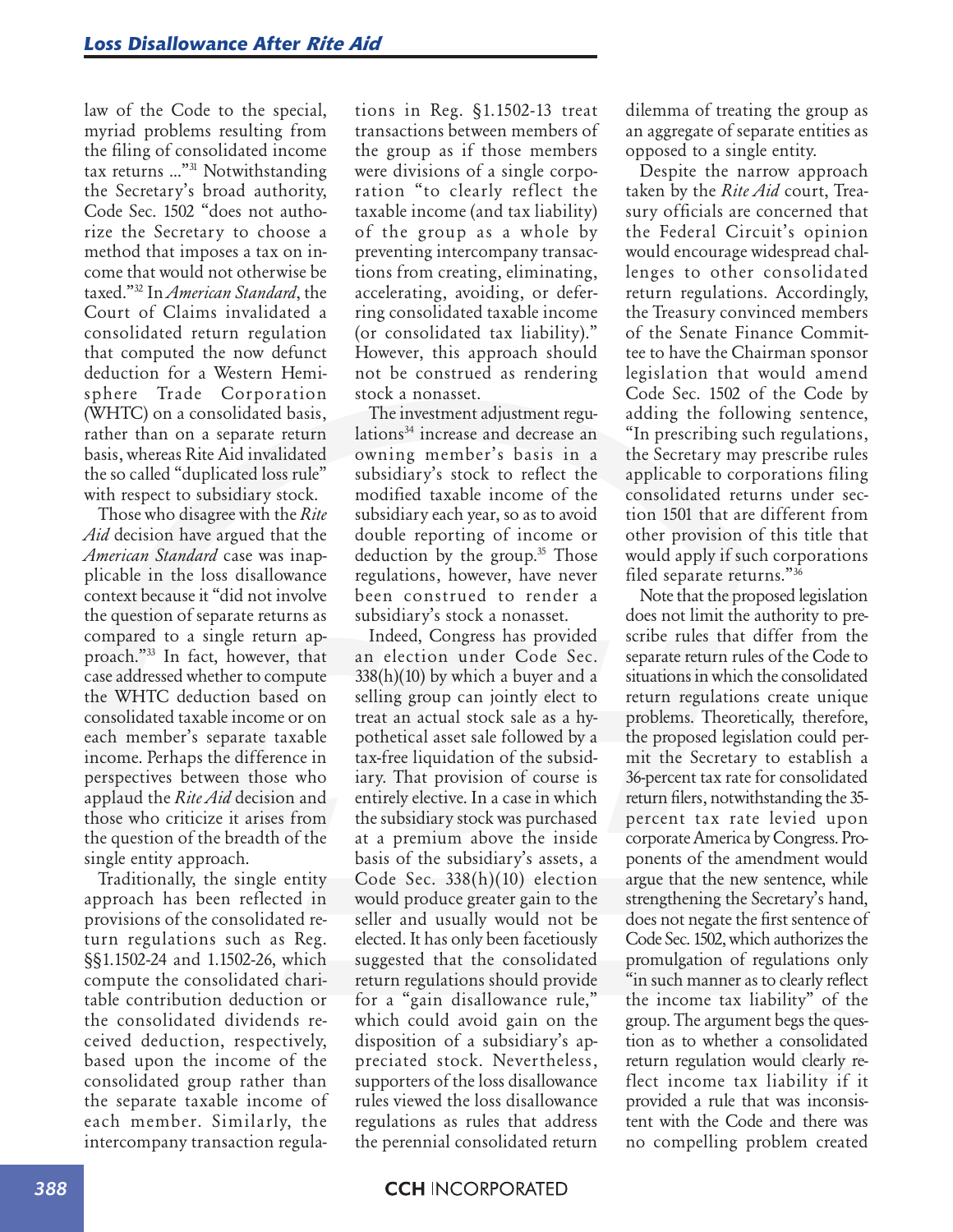from filing a consolidated return that justified a special rule. Absent such a problem, the Code must be the compass.37

What follows is a specific analysis of selected provisions of the consolidated return regulations that create certain tax results that differ from what would otherwise be obtained if a corporation filed a separate return. In the majority of cases, the different result to consolidated return filers is completely justified by the filing of a consolidated return. In some cases, however, the regulations may not be justified and neither Congress nor taxpayers should lament, if a court some day pronounces their demise.

## *Reg. §1.1502-80(b)— Inapplicability of Code Sec. 304*

Reg. §1.1502-80(b) directly states, "Section 304 does not apply to any acquisition of stock of a corporation in an intercompany transaction or to an intercompany item from such transaction, occurring on or after July 24, 1991." An intercompany transaction is defined in Reg. §1.1502-13(b)(1), effectively, as any "transaction between corporations that are members of the same consolidated group immediately after the transaction." An intercompany item is defined in Reg. §1.1502-13(b)(2) as the transferor member's "income, gain, deduction, and loss from an intercompany transaction …"

Much has been written about Code Sec. 304, one of the true gems of the Code. In its simplest form, the section prevents an individual from converting dividend income to capital gain by selling stock of a target corporation that the individual controls to another corporation that the individual also controls. If the purchasing corporation has earnings and profits, a distribution would generally be ordinary income to the individual. Absent Code Sec. 304, the individual could "sell" stock of the controlled target corporation to the controlled purchasing corporation, and treat the transaction under Code Sec. 1001. To the extent that the sales price exceeded the seller's basis in the target stock, the seller could report capital gain, and the balance would be a tax-free return of basis.

Code Sec. 304 prevents a bailout of the acquiring corporation's earnings and profits by treating the transaction as two hypothetical transactions. The common shareholder is treated as if she (he or it) first contributed the stock of target to the purchaser in exchange for the purchaser's shares in a transaction to which Code Sec. 351 applies. Then, the purchaser's shares that are deemed to have been received in the transaction are deemed to be redeemed for the property that was used in the actual sale transaction. In the simplest case, if the seller owns 100 percent of the acquiring corporation before and after the transaction, the deemed redemption will be treated as a dividend under Code Sec. 301 by reason of Code Sec. 302(d). To the extent of the acquirer's and target's earnings and profits, the sales proceeds will be taxed to the seller as a dividend under Code Sec. 301(c)(1).

Reg. §1.1502-80(b), which renders Code Sec. 304 inapplicable for a sale or exchange of a corporation's stock between two corporations that are members of the same consolidated group immediately after the transaction, arose in the aftermath of *General Utilities* repeal in the Tax Reform Act of 1986. In the mid-1980s, Congress sought to curtail the rash of hostile takeovers and "bust-up transactions" in which one corporation acquired another, and then proceeded to

dispose of the unwanted businesses without tax costs. Since these techniques were not available to a target that sought to fend off the attack, Congress viewed these transactions as creating an unlevel playing field. One manner in which a bust-up transaction could have been achieved was through the application of Code Sec. 304 to the intercompany sale of stock. Consider the following example:

P and its wholly owned subsidiary, S, file a consolidated return and wish to acquire corporation T. T is a holding company with two wholly owned subsidiaries, Wanted (W), which operates a department store, and Unwanted (U) which operates a supermarket. After an acrimonious takeover battle, P acquires T for \$1 billion. W is worth \$700 million, but T's basis in its W stock is zero. U is worth \$300 million, and T's basis in its U stock is also zero. After P's acquisition of T, P instructs S to purchase W from T.

If Code Sec. 304 applies, the following tax consequences would result:

- T would be treated as if it contributed W to S in exchange for new S stock in a tax-free transaction to which Code Sec. 351 applied. Accordingly, T's basis in its momentary hypothetical S stock would be zero.
- S's stock would be deemed to be momentarily held by both P and T, and S would be deemed to redeem its hypothetical stock held by T.
- Both before and after the redemption by S of its stock held by T, T would be considered to own 100 percent of S under the attribution rules of Code Sec. 318.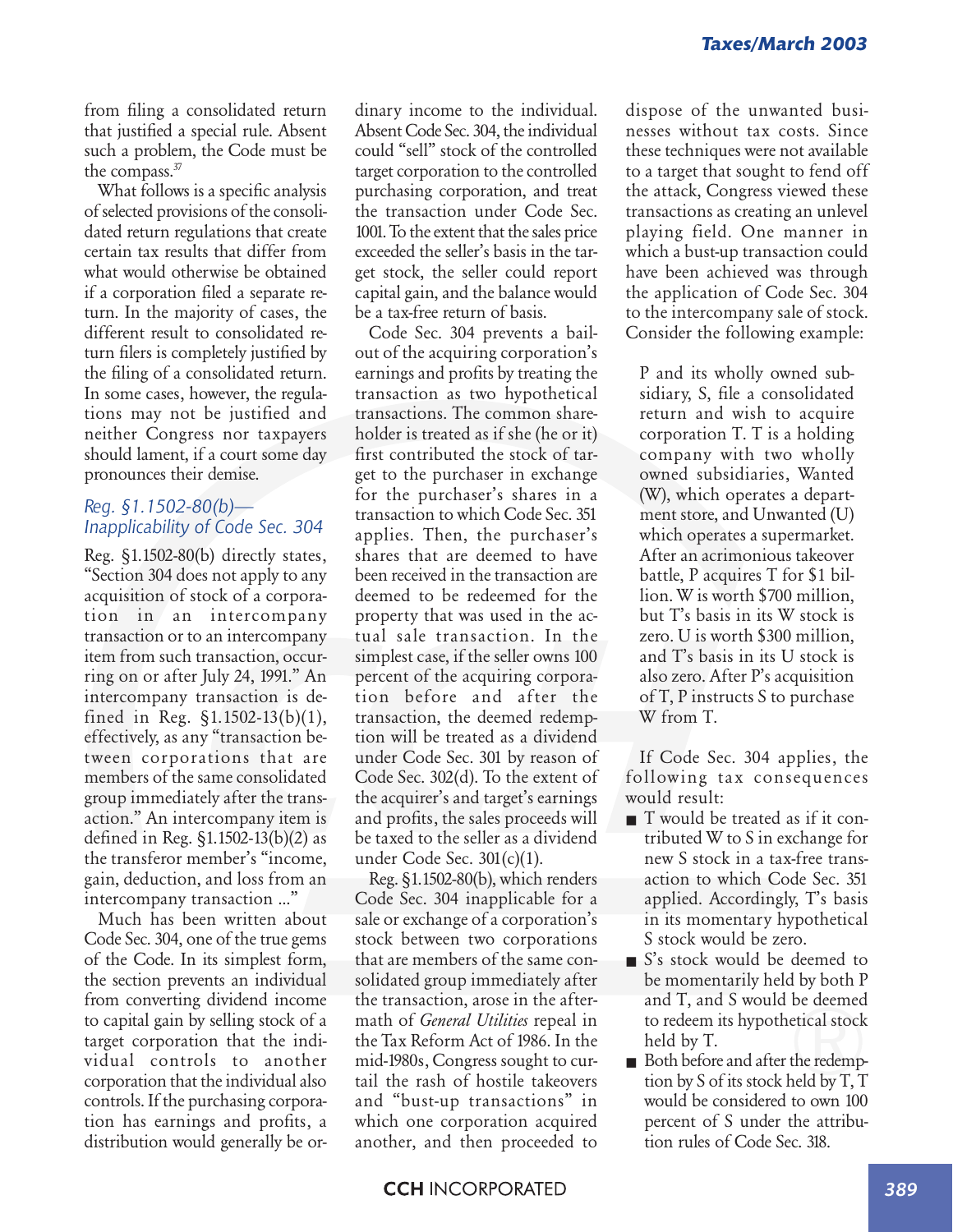- The redemption of the stock would be treated as a Code Sec. 301 distribution by S to T.
- The deemed Code Sec. 301 distribution would cause T's basis in its S stock to momentarily become an ELA of \$700 million (effectively a negative basis).
- The elimination of that stock as part of the redemption would not cause the \$700 million ELA to be triggered, but instead would shift the negative \$700 million and thereby reduce P's basis in its S stock.38
- P's basis in its T stock would be increased by the same \$700 million.<sup>39</sup>

T's value would remain at a \$1 billion (the U stock plus \$700 million in proceeds from the sale of W to S). A later sale of T to an unrelated third party for \$1 billion would result in a loss to P of \$700 million. The loss would be disallowed under the loss disallowance rule.<sup>40</sup> Notwithstanding the disallowance of the loss, P would have effectively disposed of U without gain or loss, a classic bust-up which Congress and the Treasury have, for over a decade, diligently worked to prevent.

On the other hand, if Code Sec. 304 does not apply, as provided in Reg. §1.1502-80(b), the result of a sale of W by T to S is a simple intercompany transaction to which Code Sec. 1001 applies. If T is then sold to a third party, T must accelerate the \$700 million of intercompany gain on its prior sale of W stock to  $S<sub>1</sub><sup>41</sup>$  a strong disincentive to attempt a bust-up transaction. Accordingly, Reg. §1.1502-80(b) is wholly justified under these circumstances due to the special problems created by the consolidated return investment adjustment regime. Any attempt to challenge the validity of the regulation under these facts should

properly fail if the court employs the standard enunciated in *Rite Aid*.

Note that Reg. §1.1502-80(b) applies not only to the sale of a subsidiary's stock between members of the same consolidated group, but to "any acquisition of stock of a corporation in an intercompany transaction." Thus, if, in the above example, W were a domestic corporation where T owned at least 50 percent, but less than 80 percent of W's stock (and therefore W would not be a member of the P consolidated group), the regulation would still render Code Sec. 304 inapplicable. Code Sec. 304(a)(1) would generally apply to the sale of 79 percent of W's stock from T to S, but Reg. §1.1502-80(b) would make Code Sec. 304 inapplicable if T and S were members of the same consolidated group. The same would be true if W were a wholly owned foreign corporation or a life insurance company that was not includible in the P consolidated group. The above analysis, however, does not depend upon the status of the target company. Notably, the hypothetical transactions imposed by Code Sec. 304 are between the buyer and seller (*i.e.*, S and T in the above example). Accordingly, if those corporations are members of the same consolidated group, the nonapplication of Code Sec. 304 prevents a distortion that would otherwise result as a pure consequence of the consolidated return provisions. Thus, the regulation should be safe from challenge.<sup>42</sup>

#### *Reg. §1.1502-13(f)(6)— The Parent Stock Loss Rule*

Reg.  $\S 1.1502 - 13(f)(6)(i)$  disallows a subsidiary's loss on the disposition of the common parent's stock. The purpose of the regulation is to prevent consolidated groups from circumventing Code Sec. 1032 through consolidated filing. Accordingly, the regulation

addresses a problem created by the filing of a consolidated return.

Regulations under the 1939 Internal Revenue Code provided that a corporation could recognize gain or loss on the sale of treasury shares to the extent of the difference between the amount received on the sale and the amount paid for such shares, as it would if the issuing corporation had sold the stock of another corporation.<sup>43</sup> Under this rule, a corporation could recognize a loss as well as a gain on the sale of its Treasury shares. Code Sec. 1032 of the 1954 Internal Revenue Code changed the rule to provide, as it does today, that no gain or loss is recognized on the receipt of property by a corporation in exchange for its stock, including Treasury stock. Congress noted that the old rules invited abuse because corporations were selling Treasury stock if a loss would result and were issuing new stock when there would otherwise be a gain.44

In a nonconsolidated context, Code Sec. 1032 does not apply to the sale of parent stock by a subsidiary. There is no statutory provision that would support a nonrecognition rule for the gain or loss on the sale by a corporation of stock of its parent.45 On the contrary, it is the position of the IRS that a corporation which acquires stock of its parent will recognize gain or loss on the subsequent sale of that stock.<sup>46</sup>

By filing a consolidated return, however, absent Reg. §1.1502-  $13(f)(6)(i)$ , a group could achieve precisely the result Congress, by enacting Code Sec. 1032, sought to prevent. A subsidiary could purchase common parent stock on the open market and if the stock declined in value, the subsidiary could sell the stock at a loss, which could offset the common parent's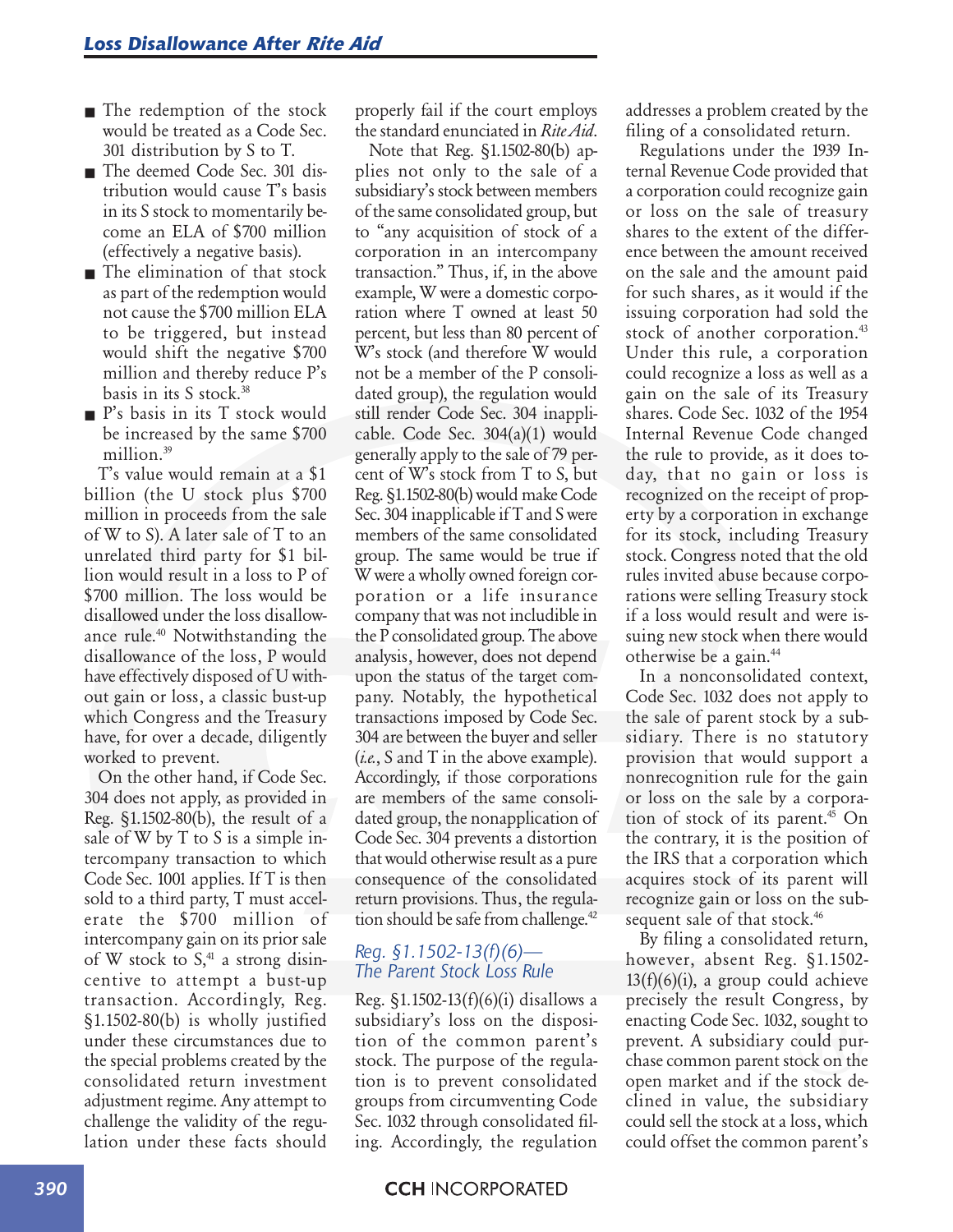income. If the common parent stock increased in value after its acquisition, and the group wanted to raise capital, the common parent could issue new shares and Code Sec. 1032 would insulate the group from gain recognition.47

The consolidated return regulations, however, do not simply apply Code Sec. 1032 on a single entity basis, thereby eliminating a subsidiary's gain or loss on the disposition of P stock. Rather, the regulations disallow only the loss and retain the gain. Furthermore, the regulations make gain often difficult to avoid. In 1995, as part of the revision of the intercompany transaction regulations, the Treasury promulgated Reg. §1.1502-13(f)(4), reversing GCM 39608,<sup>48</sup> and requiring the trigger of any intercompany gain with respect to stock when a member acquires its own stock in an intercompany transaction. Consider the following example:

S, a subsidiary in P's consolidated group, buys P stock on the open market on two occasions. S purchases 100 shares of P ("block 1") for \$5,000 (*i.e.,* \$50 per share). The value of P's shares declines dramatically and S purchases an additional 100 shares ("block 2") for \$1,000 (*i.e.,* \$10 per share). After P's shares recover slightly, P merges into a U.K. corporation. Under U.K. law a subsidiary may not hold stock of its parent. Accordingly, immediately prior to the transaction, S sells both block 1 and 2 at a time when the price of P stock is \$30 per share.

S would realize a loss of \$2,000 on the sale of block 1 and a gain of \$2,000 on the sale of block 2. The loss would be disallowed pursuant to Reg. §1.1502-13(f)(6)(i) and

the gain would be recognized. The gain and loss could be avoided if S were liquidated into P, but if for valid business reasons S had to be retained as a separate corporation, the problem persists.

By contrast, consider the IRS's position in Rev. Rul.  $99-57$ ,<sup>49</sup> where a partnership in which P is a member, sells P stock.

P contributes \$100 of its own stock to AB partnership in exchange for a 50-percent interest, and A, an individual, contributes \$100 cash. Under Code Sec. 723, AB's basis in the P stock is zero. After the P stock appreciates to \$120, AB exchanges the P stock for property worth \$120. The ruling holds that the built-in gain realized by the partnership is allocated under Code Sec. 704 to P (*i.e.,* \$100) and the remaining gain (*i.e*., \$20) is allocated to A and P equally. P's gain is governed under Code Sec. 1032 and as a result, P will not recognize gain allocated to it with respect to the sale of P stock. Additionally, P was allowed an increase in the basis of its partnership interest by an amount equal to its share of gain resulting from the partnership's sale of stock. The ruling holds also that an analysis similar to that described above would apply to a transaction in which a corporate partner is allocated a loss from a transaction involving the disposition of stock of the corporate partner.

Thus, in the partnership context, the government applies Code Sec. 1032 to both gains and losses, and in the consolidated return context, the government applies Code Sec. 1032 only to losses.

Accordingly, Reg. §1.1502-13(f)(6) could be challenged as arbitrary (*i.e.,* it disallows losses but recognizes gains), however, the opportunity to use losses on the common parent's stock to offset operating income generated by the common parent itself is "created" from the filing of consolidated returns. The problem with the regulation is not that it disallows a subsidiary's losses on common parent stock, but that it disregards only loss and requires a subsidiary to take gains on such stock into account.

#### *Reg. §1.1502 13(g)(3)(ii)(B)(2) —Override of Code Sec. 108(b) for Intercompany Obligations*

Code Sec. 108(a) excludes discharge of indebtedness from gross income of a corporate taxpayer when the discharge occurs in a title 11 case, to the extent a taxpayer is insolvent, or when the indebtedness is qualified farm indebtedness. Reg.  $\S1.1502-13(g)(3)(ii)(B)(2)$  renders Code Sec. 108(a) inapplicable when the indebtedness that gives rise to the discharge is an intercompany obligation.<sup>50</sup>

The intercompany transaction regulations under Reg. §1.1502- 13, in general, were designed "to clearly reflect the taxable income (and tax liability) of the group as a whole by preventing intercompany transactions from creating, accelerating, avoiding or deferring consolidated taxable income (or consolidated tax liability)."<sup>51</sup> Additionally, the intercompany obligation regulations under Reg. §1.1502-13(g) were specifically designed to prevent the origination, satisfaction or cancellation of a loan between members of a consolidated group from creating anything other than a net-zero-sum tax effect upon the group as a whole.

To the extent discharge of indebtedness income is excluded under Code Sec. 108(a), Code Sec. 108(b) requires a reduction in the taxpayer's attributes, such as net operating losses and carryovers,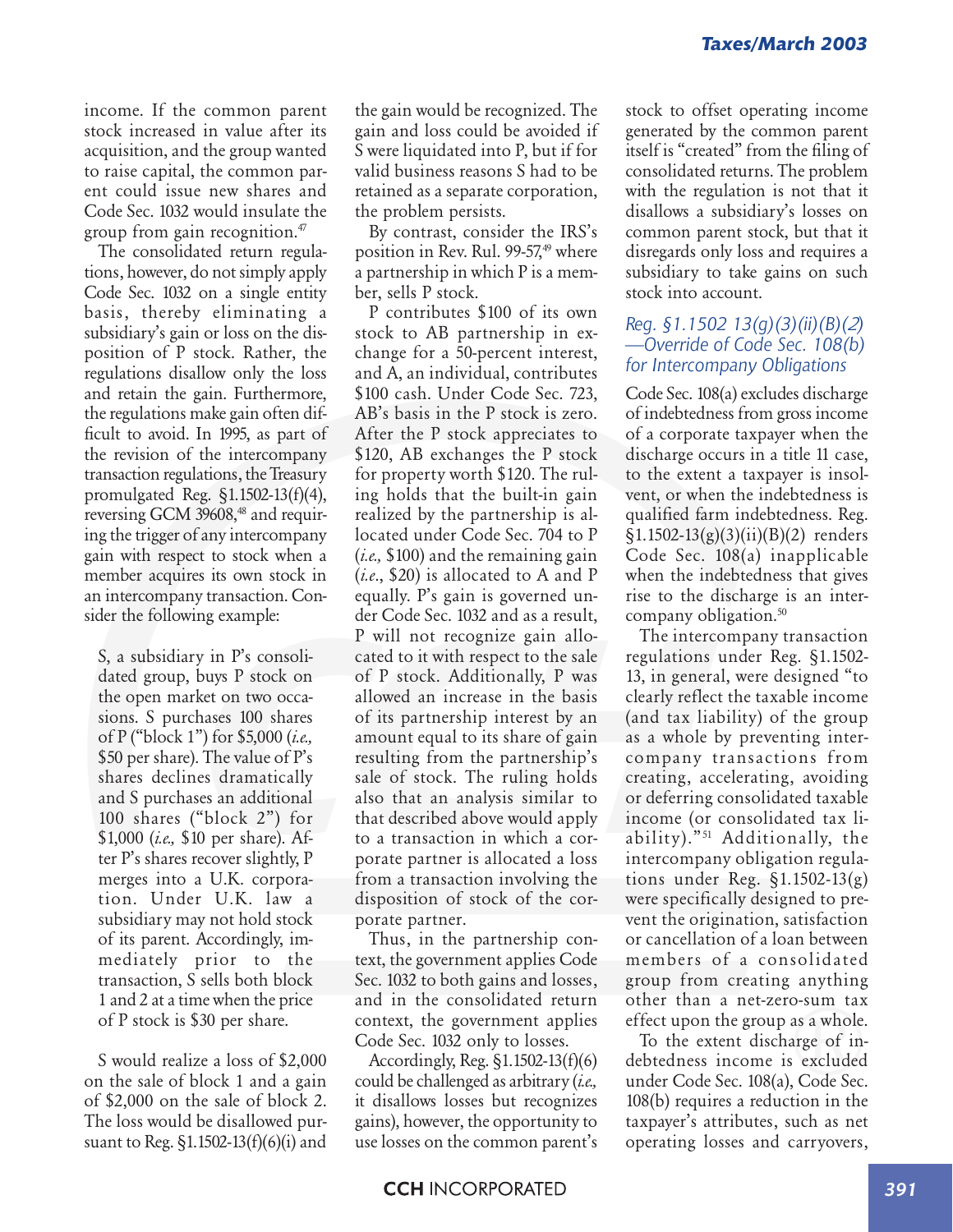credits carryovers, capital loss carryovers, and basis in assets. This system is intended to provide temporary relief to financially troubled taxpayers by excluding the discharge of indebtedness from gross income and reducing attributes instead.<sup>52</sup>

In a consolidated return setting, however, such a system would not result in a clear reflection of income to the group as a whole. As the preamble to the final regulations states, "if S loans money to B, a cancellation of the loan subject to section 108(a) may result in: (i) excluded income to B; (ii) a noncapital, nondeductible expense to S [under the matching rule<sup>53]</sup>; and (iii) a reduction of B's tax attributes [*e.g.,* basis in depreciable property]." Thus, B's attributes would be reduced even though the group did not exclude any income on a net basis. To prevent this inappropriate result, Code Sec. 108(a) was made inapplicable. As a result, S and B will have offsetting ordinary income and loss, and B's tax attributes will not be reduced. Accordingly, the regulation most satisfactorily addresses a consolidated return problem and should be safe from challenge.

#### *Reg. §1.1502-17(c)— Anti-Avoidance Rule for Methods of Accounting*

Reg. §1.1502-17(c) provides an antiavoidance rule when one member directly or indirectly acquires an activity of another member with the principal purpose to avail the group of an accounting method that would be unavailable if the members were treated as divisions of a single corporation. In such cases, the acquiring member is required to use the method of accounting that would be required if Code Sec. 381(a) applied to the transaction.54

A consolidated group's tax liability is computed by first calculating the separate taxable income of each member and then adding each company's separate taxable income, with certain consolidated items, in order to determine consolidated taxable income.<sup>55</sup> In general, each member may elect its own method of accounting.<sup>56</sup> Absent an antiavoidance rule, a corporation could exploit the consolidated return rules to achieve a change in its method without obtaining the permission of the IRS. First, the corporation would contribute some or all of its assets to a new corporation ("Newco") in a transaction to which Code Sec. 351(a) applied. Newco would then elect the new/desired method of accounting and file a consolidated return with its parent. Because a Code Sec. 351 transaction is not one of the transactions listed in Code Sec. 381(a), the items which carry over would generally be limited to the basis and holding period of the contributed property.<sup>57</sup>

However, if a corporation transfers property to a wholly owned subsidiary with the principal purpose of adopting a new method of accounting, the anti-abuse rule in Reg.  $\S1.1502-17(c)$  requires the accounting method to carry over pursuant to Code Sec. 381(c).<sup>58</sup> Notwithstanding that the Code does not subject a Code Sec. 351 transaction to the attribute carryover regime of Code Sec. 381, the problem addressed by Reg. §1.502-17(c) is a consolidated return problem. If accounting methods do not carry over, then a member could effectively change its method of accounting without obtaining the IRS's consent and without the requisite adjustments under Code Sec. 481(a). Query whether a method change could be achieved by a contribution of a business to a

partnership owned by members of a consolidated group. If the principal purpose was to obtain a method change without seeking the IRS's permission, the partnership anti-abuse rules should apply.<sup>59</sup>

#### *Reg. §1.1502-30— Stock Basis After Certain Triangular Reorganization*

Reg. §1.358-6 provides rules for stock basis when a corporation is acquired in a triangular reorganization. In general, the acquiring corporation's basis in the stock of the target corporation (or its successor) will equal the target's net asset basis. Reg.  $$1.358-6(c)(1)(ii)$  states that if the amount of the target's liabilities assumed by the acquiring corporation, or to which target's assets are subject, equal or exceed the aggregate adjusted basis of target's assets, the basis of target's stock (or adjustment to the successor's stock) will be zero. Paragraph (d)(1) requires a reduction to stock basis for the fair market value of any consideration that is exchanged in the reorganization and that is not provided by P (the party whose stock is transferred) pursuant to the reorganization. Paragraph (d)(2) limits the reduction to the amount of any increase in stock basis to reflect target's net asset basis.

Reg. §1.1502-30(b)(2) declares Reg.  $\S1.358-6(c)(1)(ii)$  and  $(d)(2)$  inapplicable if target (or its successor) is a subsidiary in a consolidated group as a result of a triangular merger. As a result, P will adjust its basis in target stock by taking into account the full amount of liabilities assumed and the fair market value of any consideration not provided by P pursuant to the plan of reorganization. Thus, if target's liabilities exceed basis of assets, an ELA will be created. However, nonconsolidated filers only reduce basis to zero pursuant to Reg.  $\S 1.358-6(c)(1)(ii)$  and  $(d)(2)$ .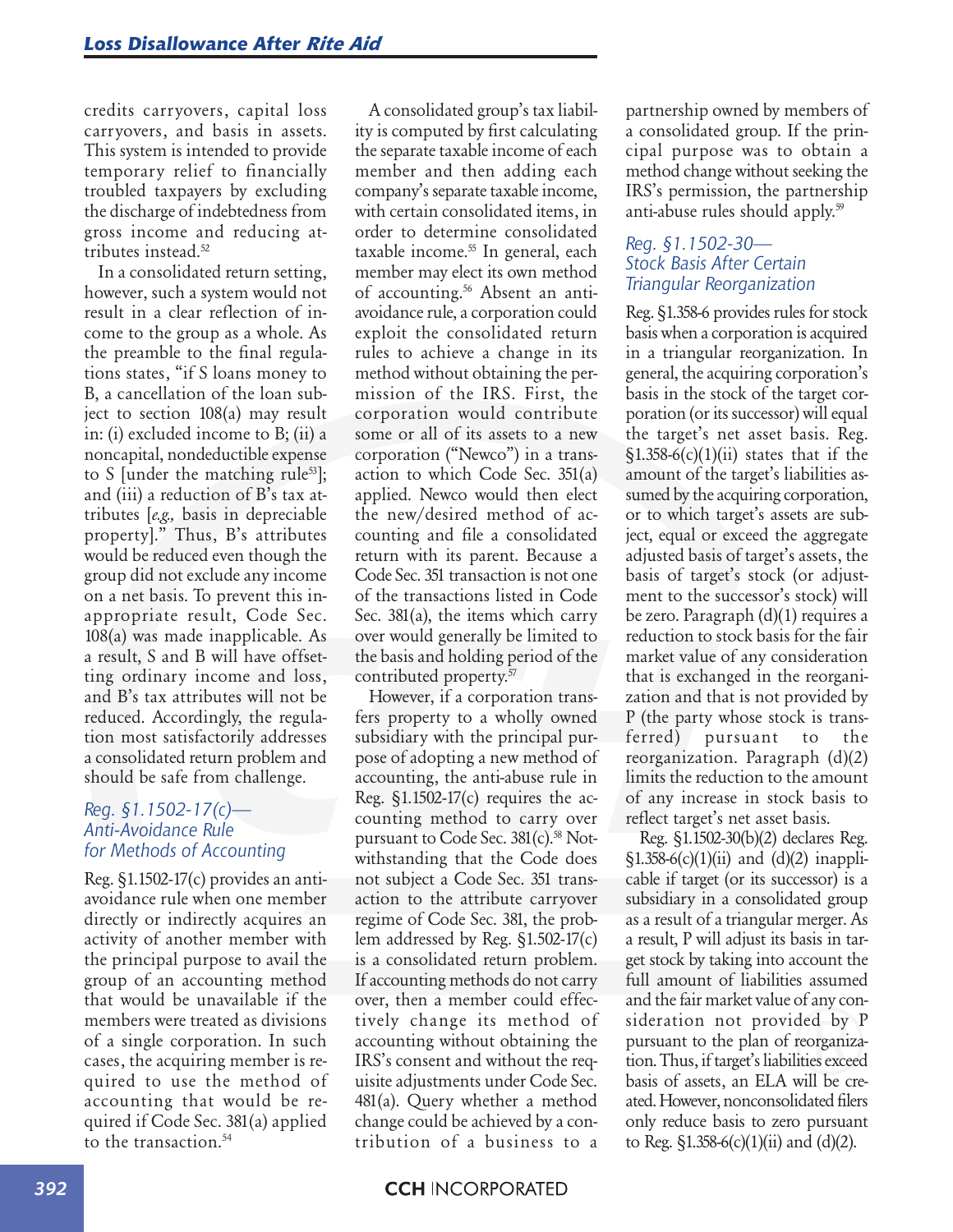The preamble to the proposed regulation attempted to justify this disparate treatment as follows: "The difference in result is attributable to the fact that the consolidated return regulations provide for an ELA, a concept similar to negative basis, while the concept of a negative basis generally is not used under the Code."60 The preamble to the final regulations indicated that there were comments for and against this treatment; however, no further justification is provided for this rule.<sup>61</sup> If  $P$  is a member of a consolidated group, its initial basis in the target's stock may be well below the zero basis that would result if P were not a member of a consolidated group. As of that date, no consolidated return advantages have been obtained.

The disparate treatment raises a question as to the basis results if an acquiring affiliated group does not file a consolidated return for the year of the acquisition but elects to file a consolidated return for a later year. Is there a "springing negative basis adjustment" to the target's stock? A reverse acquisition presumably can occur in a year in which the acquiring group does not file a consolidated return but later so elects.62 Perhaps legislation would be in order to conform the separate return result to the consolidated return result. To the extent that Reg. §1.1502-30 creates a result different from the result available to nonconsolidated return filers and the problem addressed does not result from the filing of a consolidated return, the regulation may be vulnerable to judicial scrutiny.

#### *Reg. §1.1502-31— Net Asset Basis Following a Group Structure Change*

Reg. §1.1502-31 provides that the basis of stock in the former common parent of a consolidated

group following a group structure change is the former common parent's net asset basis. On its face, the rule may be inconsistent with Code Sec. 362(b), which provides that the basis of property in the hands of the transferee corporation "shall be the same as it would be in hands of the transferor, increased in the amount of gain recognized to the transferor on such transfer." A group structure change is defined as a case in which the group continues under the principles of Reg. §1.1502-75(d)(2) or (3), but the common parent ceases to be the common parent.<sup>63</sup>

Consider a case in which the shareholders of P decide to form New Holdco to be the new common parent of the group. Since those former shareholders of P will receive all of New Holdco's stock by reason of having been shareholders of P, the formation of New Holdco is a reverse acquisition.<sup>64</sup> The Code provides several paths to accomplish the same end result. For example, the shareholders simply could contribute their P stock to New Holdco solely for New Holdco voting stock in a "B" reorganization.<sup>65</sup> Alternatively, P could form New Holdco, which could in turn form a transitory Mergerco that would merge into P in a transaction qualifying as a reverse triangular merger.<sup>66</sup> If the latter form is chosen, New Holdco's basis in its P stock will equal P's net asset basis, consistent with the general basis rules for triangular reorganization under Reg. §1.358-6.

Suppose, however, the shareholders pick door number 1. Absent a lack of business purpose or sham, taxpayers are generally entitled to choose the form of their transaction. Reg. §1.1502-31(a), however, does not offer a consolidated group that option because the regulation overrides the substituted basis result dictated by Code Sec. 362(b).

Particularly troublesome is Example 3 of Reg. §1.1502-31((g), entitled "Taxable stock acquisition." The example posits a case in which shareholders of T surrender their T stock to P in exchange for \$70 of P stock and \$30 of cash. T's assets have an aggregate basis of \$60 and T has no liabilities. The transaction is described as a group structure change, implying that the value of P prior to the transaction was less than \$140. The transaction is fully taxable to the former T shareholders because of the \$30 cash used in the transaction. The example concludes that P's basis in its T stock is \$60 (T's net asset basis) consistent with the rule described in Reg. §1.1502-31(b)(2). The example makes clear that it was the intended result of the drafters to apply a net asset basis rule notwithstanding that the transaction was fully taxable to the exchanging shareholders. If this result is sustainable, presumably a regulation could be promulgated that would give P a net asset basis in T stock where P purchases T stock entirely for cash.

In general, the consolidated return adjustment regulations reflect in stock basis all changes in a subsidiary's net asset basis required by the Code while it is a member of the group. At issue here, as under Reg. §1.1502-30, is not the adjustment to stock basis while the subsidiary is a member, but rather the initial basis of the subsidiary's stock upon becoming a subsidiary member. Code Sec. 1502 grants authority to the Secretary to prescribe regulations for corporations "both during and after the period of affiliation," but it may be questionable whether that authority extends to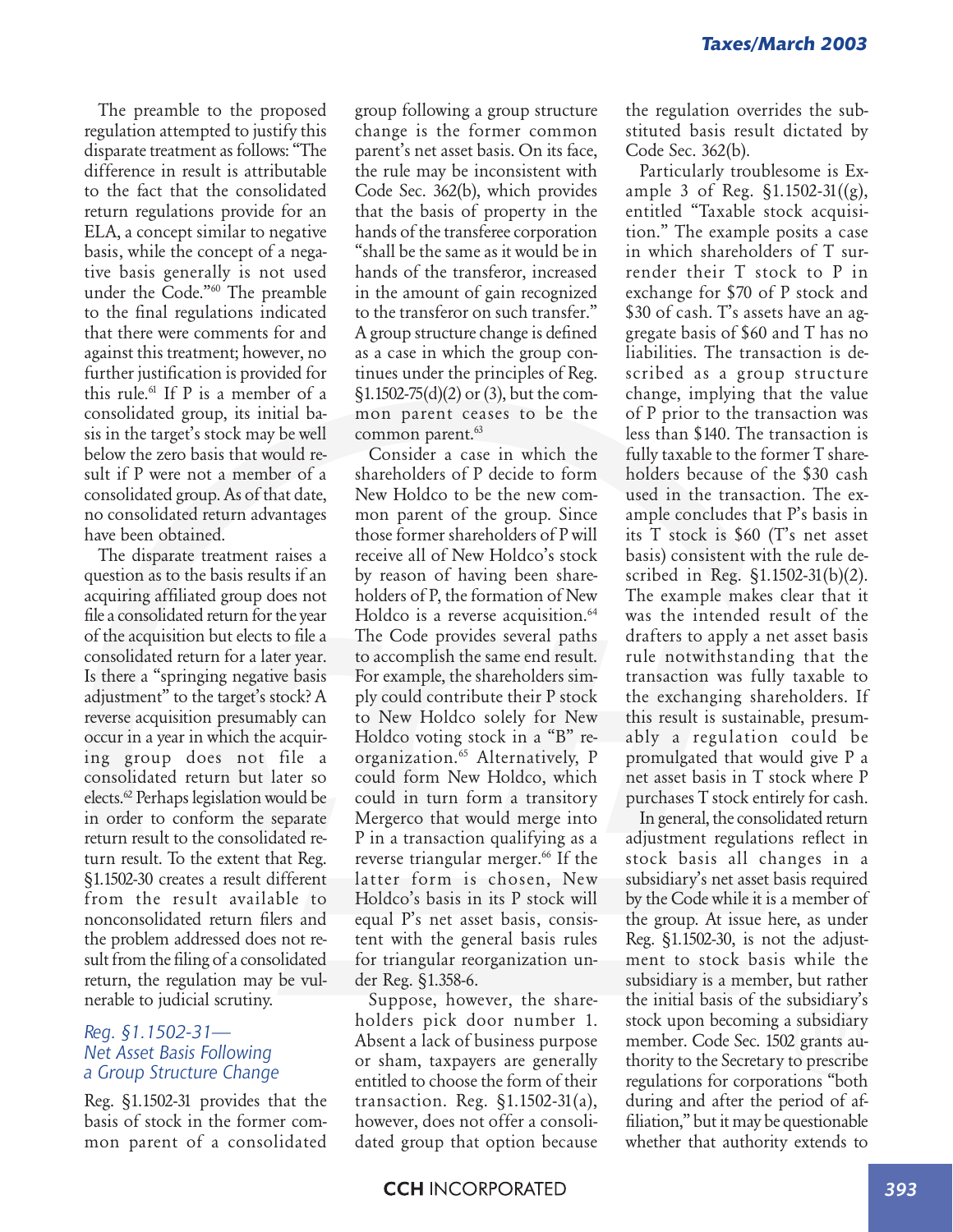alter the rules of the Code as to initial stock basis upon becoming a subsidiary member. Absent a special problem created from the filing of a consolidated return, the regulation may be subject to challenge under a *Rite Aid* rationale.<sup>67</sup>

#### *Reg. §1.1502-33(f)— Replication of E&P in a Group Structure Change*

Reg. §1.1502-33(f) provides that in a group structure change, if P succeeds another corporation as the common parent of a consolidated group and the group continues, the earnings and profits of P are adjusted immediately after P becomes the new common parent to reflect the earnings and profits of the former common parent immediately before the former common parent ceases to be the common parent. The adjustment is made as if the transaction was described in Code Sec. 381(a). Consider the following example:

P has \$100 in earnings and profits and is the parent of a consolidated group. P's shareholders form X and contribute all of their P stock in exchange for X stock. X becomes the parent of the consolidated group and the group continues. Pursuant to Reg. §1.1502-33(f), X would be required to adjust its earnings and profits from zero to \$100. P also would continue to have \$100 in earnings and profits.

Code Sec. 351 transactions are not described in Code Sec. 381(a) and consequently P would not reflect the former common parent's earnings and profits absent the consolidated return regulations. However, because the group files a consolidated return, the Code Sec. 351 transaction results in a clone of the former common parent's earnings and profits to P. The apparent abuse that was being addressed was that shareholders could create holding companies with no earnings and profits, have P borrow funds that are secured by the stock of the former common parent, and make a distributions to shareholders without dividend consequences. The regulations properly prevent such a result and are consistent with treating the group as a single entity.

#### *Reg. §1.1502-80(d)— Inapplicability of Code Sec. 357(c)*

Code Sec. 357(c) provides, generally, that in the case of an exchange to which either Code Sec. 351 applies, or Code Sec. 361 applies as the result of a reorganization described in Code Sec. 368(a)(1)(D), a transferor will recognize gain to the extent that the sum of liabilities assumed exceeds the aggregate adjusted basis of the transferred assets. However, Reg. §1.1502-80(d) provides that Code Sec. 357(c) does not apply to an intercompany transaction.<sup>68</sup>

Prior to the promulgation of Reg. §1.1502-80(d), the preamble to the then-proposed regulations indicated that if Code Sec. 357(c) does not apply, the excess of the liabilities over basis will reduce the transferor's basis in the transferee's stock under Code Sec. 358(d). This effect is clear in the case of a transaction to which Code Sec. 351 applies. Suppose, however, that the two first-tier subsidiaries merge. The transaction would be described in both Code Sec.  $368(a)(1)(A)$  and Code Sec. 368(a)(1)(D), and Code Sec. 357(c) will apply.<sup>69</sup> Under the consolidated return regulations, however, Code Sec. 357(c) will not apply. Consider the following example:

P forms S1 for \$100, and S1 invests the money in an undrilled oil well. Drillers find oil and the value of the property increases to \$1000. S1 borrows \$300 from the bank, secured by the property and distributes the \$300 to P. Accordingly, P will have an ELA of \$200 in its S1 stock and S1's liabilities will exceed its asset basis by \$200. If S1 were to merge into S2, another wholly owned subsidiary of P, absent Reg. §1.1502-80(d), S1 would recognize intercompany gain under Code Sec. 357(c) (although not taken into account), and the basis of the property in the hands of S2 would be increased by \$200 as well as P's basis in S2. As a result, gain would be duplicated in the basis of assets and stock of S2.

However, pursuant to Reg. §1.1502-80(d), the gain would not be recognized, the basis of the property would remain \$100 and stock basis would not increase. P's basis ELA of \$200 in S1 stock immediately prior to the merger would be subtracted from P's basis in S2 under Code Sec. 358, and there is no need for further adjustments.

Additionally, if the common parent merged into a first-tier subsidiary and there remained a chain of includible corporations, and the liabilities of the common parent exceeded the basis of its assets, the nonapplication of Code Sec. 357(c) will result in the assumption of liability by the subsidiary without a stock basis adjustment. In effect, the result would be the same as liquidating the subsidiary into the common parent.

The regulations indicate that Code Sec. 357(c) is inapplicable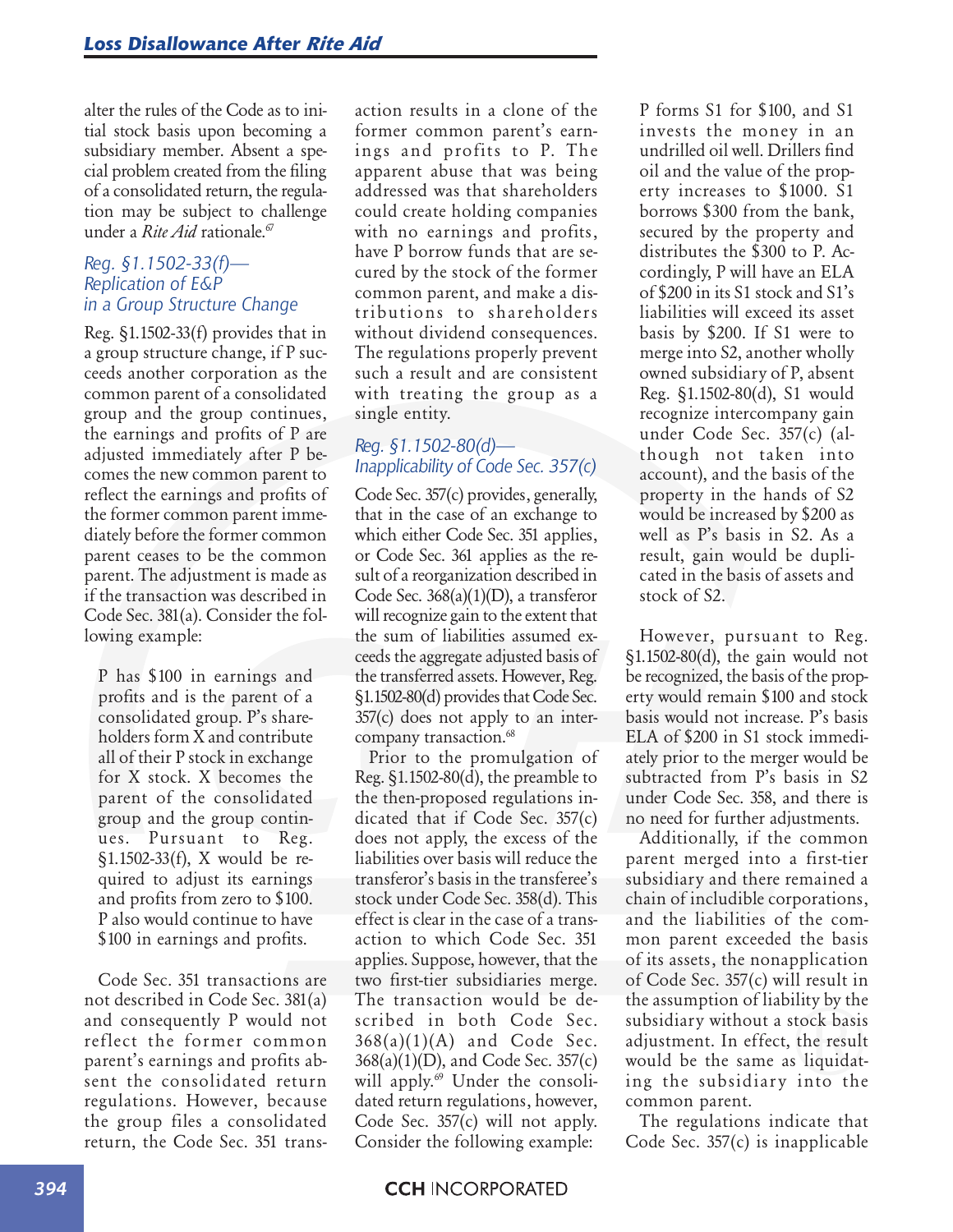only if neither the transferor nor the transferee disaffiliates as a part of the same plan or arrangement.70 Under the next-day rule of Reg. §1.1502-76(b)(1)(ii)(B)(2), if S joins the group as a result of the transaction, then a transaction which occurs on the day that S actually joins the group will be treated as occurring in the next day (*i.e.,* when S is a member of the group). $71$ 

Thus, Reg. §1.1502-80(d) makes Code Sec. 357(c) inapplicable to consolidated return filers in order to prevent gain duplication that could result by applying Code Sec. 357(c) to transactions between consolidated group members. In the same vein, the intercompany transaction regulations under Reg. §1.1502-13 were intended to prevent intercompany transactions from creating and accelerating consolidated taxable income. Given the effect on stock basis that would result if Code Sec. 357(c) applied in the consolidated return context, the regulation has a legitimate purpose and should be safe from challenge.

#### *Reg. §1.1502-80(e)— Inapplicability of Code Sec. 163(e)(5) (AHYDOs)*

Under Code Sec. 163(e)(5), the yield on applicable high yield discount obligations (AHYDOs) is bifurcated between interest and a disqualified amount, which is treated as a dividend on preferred stock. Code Sec. 163(i) defines AHYDO as an instrument with a maturity date in excess of five years, whose yield to maturity equals or exceeds the applicable federal rate by five points and which has significant original issue discount. The amount treated as a dividend is not deductible by the issuer but, solely for purposes of the Code sections governing the dividends received deduction, will be treated as a dividend to a corporate holder. If, however, the corporate holder is a member of the issuer's consolidated group, Reg. §1.1502-26(a) disallows a dividends received deduction. Accordingly, the issuer (*i.e.,* the payee member) will be disallowed a deduction but the payee member will report dividend income, which would result in a mismatch of items among group members.

To prevent such mismatch, Reg. §1.1502-80(e) provides that Code Sec.  $163(e)(5)$  does not apply to any intercompany obligation within the meaning of Reg. §1.1502-13(g). Thus, the problem is simply and adequately solved by Reg. §1.1502-80(e).

#### *Reg. §1.1502-80(f)— Inapplicability of Code Sec. 1031 in Intercompany Transactions*

Reg. §1.1502-80(f) provides that Code Sec. 1031 does not apply to any intercompany transactions. The preamble to the proposed regulations provides:

Code Sec. 1031 treatment for intercompany transactions is inconsistent with the general approach of the proposed regulations. If the members had been divisions of a single corporation, the basis of one property could not be substituted as the basis for another property. Although Code Sec. 1031(f) limits the planning opportunities from certain basis shifts, the limitations do not adequately address the single entity treatment of consolidated groups under the proposed regulations.

To conform the treatment of like-kind exchanges more closely to the general treatment of intercompany

transactions under the proposed regulations, the proposed regulations provide that Code Sec. 1031 does not apply to intercompany transactions. Any gain or loss of members will be taken into account under the matching and acceleration rules.72

As discussed earlier, the intercompany transaction rules are designed to provide rules to clearly reflect the taxable income of the group as a whole by preventing intercompany transactions from creating, accelerating, avoiding or deferring consolidated taxable income. Accordingly, when one group member sells an asset to another member of the group, the gain or loss related to this transaction is recognized but not taken into account until an acceleration event (*e.g.,* a disposition of the asset to a nongroup member). However, the member purchasing the asset receives a cost basis in the asset even though the gain or loss is not taken into account. When the asset is disposed of, the selling member will take into account any unrestored intercompany item and the buying member will report any gain or loss that occurred subsequent to the intercompany transaction. Both with respect to the timing and character of the transaction, the result to the group as a whole is the same as if the buying and selling members were divisions of a single corporation.

Code Sec. 1031(f) undoes the application of Code Sec. 1031(a) if within two years after a like-kind exchange between related parties, either party disposes of the property that was received in the exchange. If group members were allowed to enter into Code Sec. 1031 transactions, and could wait out the two-year period, members could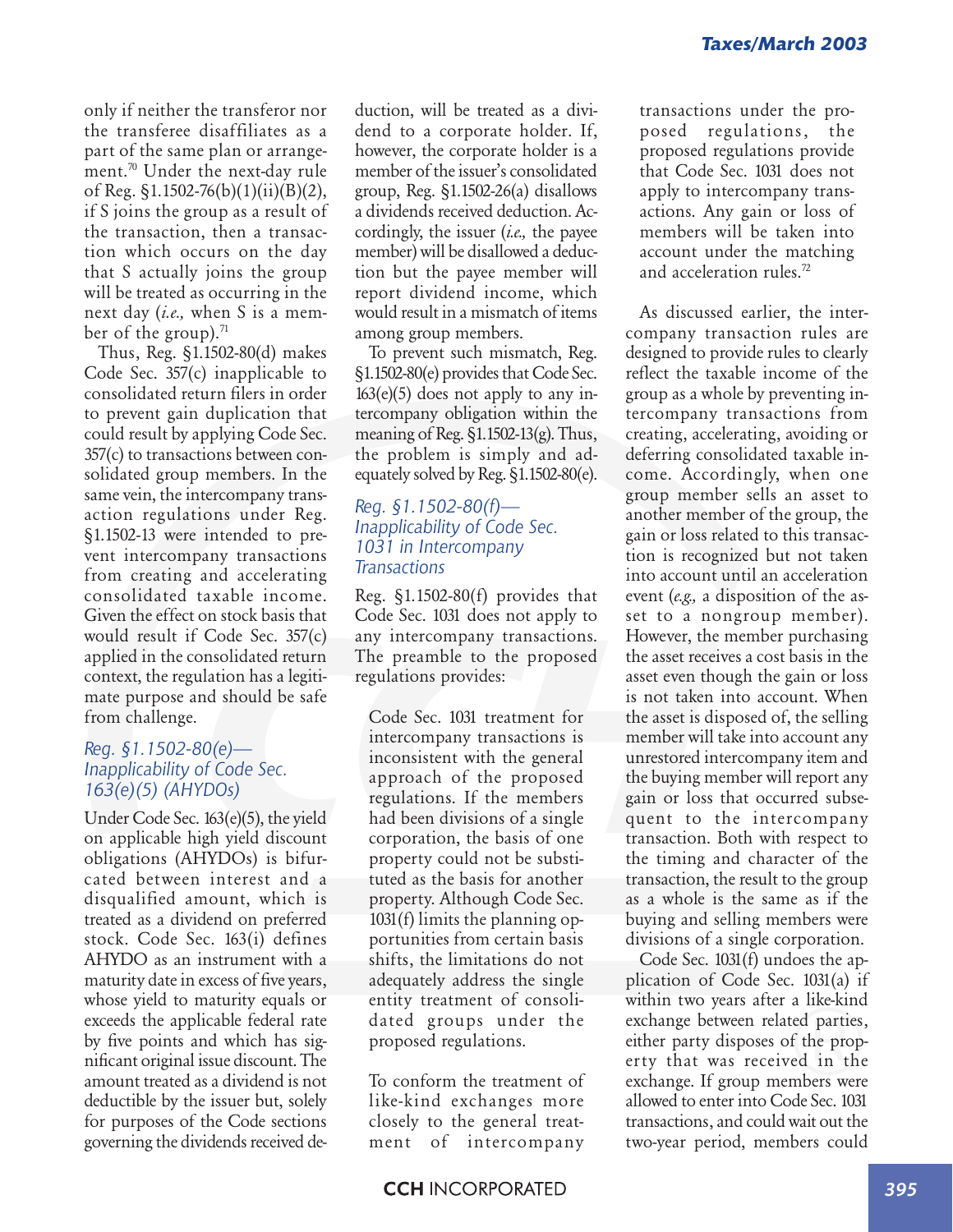swap basis among high- and lowvalue properties and assign the high-basis to unwanted properties. After the two years, the unwanted property could be sold with less gain than would have been the case if the intercompany exchange had not occurred. Thus, the group as a whole could achieve results that would be inconsistent with treating the exchanging members as if they were divisions of a single corporation. Accordingly, Reg. §1.1502-80(f) should be sustained under the *Rite Aid* rationale, notwithstanding that the regulation produces a result different than the result that would be achieved if the members of the affiliated group did not file a consolidated return.

#### *Reg. §1.1502-75(d)(3)(v)(b)— Override of Code Sec. 381(b)(3)*

Code Sec. 381(b)(3) provides that following a reorganization (as well as a liquidation to which Code Sec. 332 applies), NOLs or net capital losses incurred by the surviving corporation after the transaction may not be carried back to a prior tax year of the transferor (or distributor) corporation. Rather, the general rules of Code Secs. 172 and 1212(a) would apply to allow a carryback to a prior year of the surviving corporation. However, if the surviving corporation is smaller than the merged corporation, Reg. §1.1502-75(d)(3)(v)*(b*) provides that the merged corporation will be treated as the survivor.

Suppose, for example, that two stand alone companies, Bigco and Smallco, decide to merge. Despite Bigco's dominant size, it has experienced losses over the past several years and Smallco has been profitable. The parties anticipate that in the short term following the merger, the combined entity will show a loss

before Bigco's operations can be turned around. From a nontax perspective, the parties are indifferent as to which entity becomes the transferor and which the transferee. After the merger, the name of the surviving entity can even be changed to the name of the merged entity. Good tax planning would suggest that Bigco should merge into Smallco, rather than the natural course of Smallco into Bigco. Post-merger losses of the surviving entity can then be carried back to offset income generated in prior years by Smallco. Also, Bigco will close its tax year and Smallco's tax year will continue. The Code generally gives taxpayers their choice of form and respects that choice.

Assume the same facts except that prior to the merger Bigco has a tiny subsidiary with which it files a consolidated return. The merger of Bigco into Smallco will constitute a reverse acquisition.<sup>73</sup> Under the reverse acquisition rules, Smallco, not Bigco, must close its tax year and the Bigco consolidated group will survive. Bigco's losses will not be subject to separate return limitation year restrictions.<sup>74</sup> Because these are purely consolidated return questions, the Secretary has authority to prescribe any reasonable rule to reflect the tax liability of the group clearly.

However, the regulations further provide that post-merger losses of the surviving common parent, Smallco, may not be carried back to prior tax years of Smallco, but are instead carried to prior tax years of Bigco, notwithstanding Code Sec. 381(b)(3). Here, the consolidated return rationale for overriding a provision of the Code that effectively gives taxpayers a choice is not apparent. Query whether *Rite Aid* casts doubt on the validity of this regulation? $75$ 

#### *Reg. §1.1502-80(c)—Deferral of Worthless Stock Deduction*

For a discussion of the post-*Rite Aid* applicability of Reg. §1.1502-80(c), which defers a worthless stock deduction under Code Sec. 165(g)(3), *see* Part 1 of this article.76

#### *Proposed Reg. §1.1502-35— Suspension of Losses on Certain Stock Dispositions77*

On October 18, 2002, the Treasury and the IRS issued Proposed Reg. §1.1502-35, which redetermines the basis of subsidiary stock immediately prior to dispositions and deconsolidations of loss stock. In addition, the proposed regulations suspend certain losses recognized on the disposition of subsidiary loss stock. These anti-double deduction rules are aimed solely at corporations that file consolidated returns. Furthermore, Proposed Reg. §1.1502-35(b) does not apply if all of the stock of the subsidiary is disposed in a fully taxable transaction in the same tax year as the disposition. However, Proposed Reg. §1.1502-35(f) continues to apply.

The proposed regulations (except for section  $(g)(3)$  relating to loss reimportation) $78$  are retroactively applicable to stock dispositions or deconsolidations occurring on or after March 7, 2002, but only if the transaction occurs during a tax year the original return for which is due (without regard to extensions) after the proposed regulations are published as temporary or final regulations in the Federal Register.

The purpose of the proposed regulations can be found in Proposed Reg. §1.1502-35(a), which states, "The purpose of this section is to prevent a group from obtaining more than one tax benefit from a single economic loss. The provisions of this section shall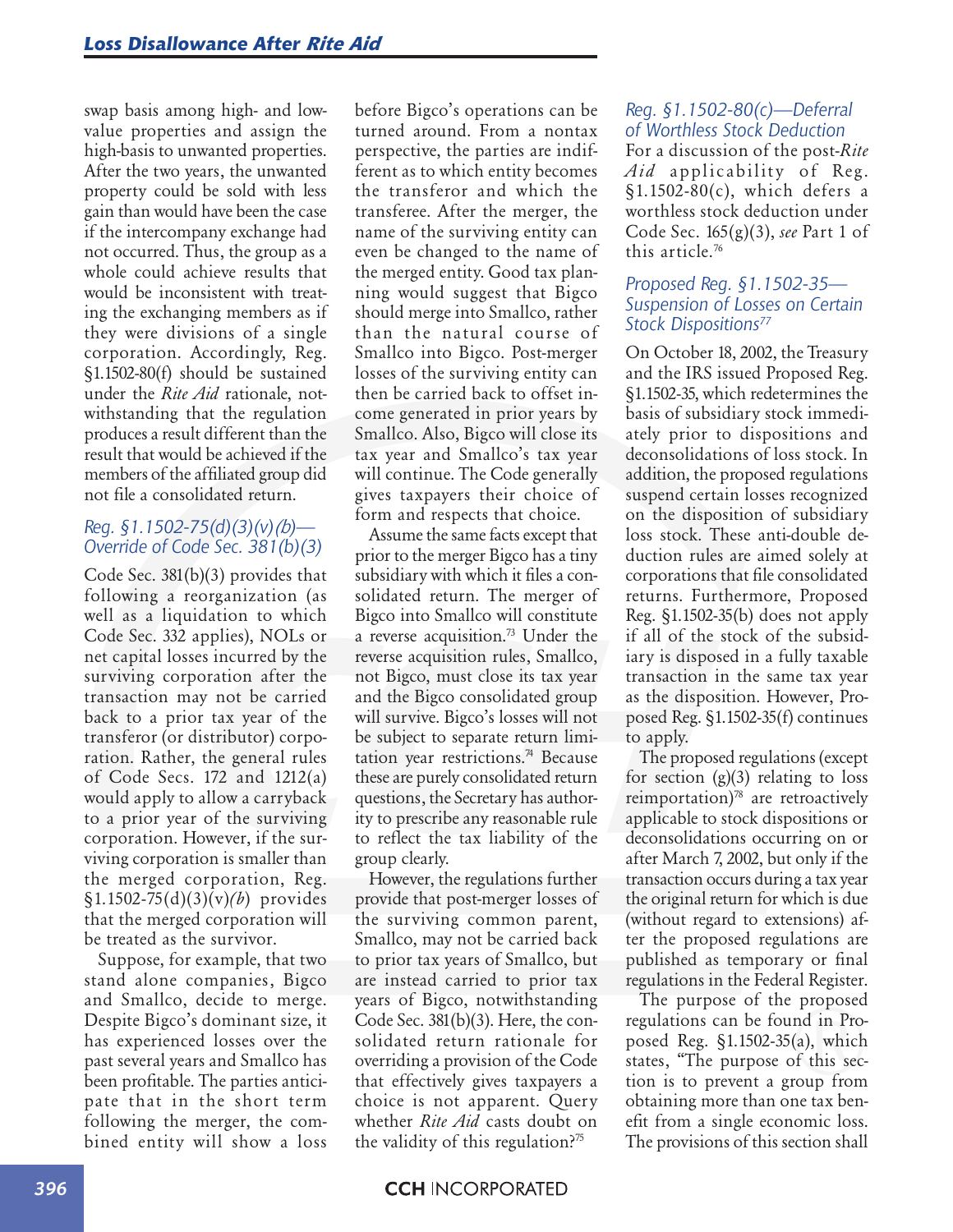be construed in a manner consistent with that purpose and in a manner that reasonably carries out that purpose." This purpose is consistent with the Supreme Court's holding in *Charles Ilfeld Co.* and Notice 2002-18.

- The proposed regulations contain:
- a basis redetermination rule,
- a loss suspension rule,
- a basis reduction rule, and ■ certain anti-avoidance rules.

*Basis Redetermination Rule.* Proposed Reg. §1.1502-35(b) applies when a member of a consolidated group disposes of subsidiary stock or a share of stock is deconsolidated, and the stock has a basis in excess of its value. Under Proposed Reg. §1.1502-35(b)(2), if the subsidiary remains a member of the group after the disposition, all of the basis is aggregated. The aggregated basis is first allocated to preferred stock owned by members, but not in excess of the stock's value on the date of disposition or deconsolidation ("the event"). Any remaining basis is allocated to the common shares held by the members in proportion to the stocks' relative values.

If the subsidiary does not remain a member, Proposed Reg. §1.1502- 35(b)(3) requires the computation of the "reallocable basis amount." The reallocable amount is the lesser of (1) the amount by which the basis of the disposed shares exceeds the fair market value of those shares (*i.e.,* the built-in loss) immediately prior to the event, and (2) the total of the subsidiary's allocable share of items of deduction and loss that were taken into account in computing the adjustment to the basis of any share of the subsidiary's stock other than the stock disposed or deconsolidated. However, to the extent the group can establish that all or a portion of the items would

not have been reflected in a computation of the duplicated loss with respect to the deconsolidated or disposed stock, the amount under (2) above is reduced. The reallocable basis amount reduces the basis in the shares of stock disposed. This amount is then allocated to any remaining preferred stock up to its value, and then among common stock in a manner that causes, to the greatest extent possible, the ratio of the basis to value of each such other share to be the same to the greatest extent possible.79

Notably, in situations in which the subsidiary remains a member, the regulations do not provide the taxpayer an opportunity to establish that loss on the disposition is not attributable to a built-in loss. To this extent, Proposed Reg. §1.1502- 35(b)(2) may be subject to challenge.

Furthermore, Proposed Reg. §1.1502-35(b)(4) provides that the basis redetermination rules do not apply if all of the stock of the subsidiary is disposed in a fully taxable transaction in the same tax year as the event (disposition). This exception renders the regulations inapplicable to the vast majority of stock dispositions.

*Loss Suspension Rule.* Proposed Reg. §1.1502-35(c) contains a loss suspension rule with respect to a loss sustained on the disposition of subsidiary stock where the subsidiary remains a member of the group following the disposition. The amount suspended may not exceed the duplicated loss. The definition of duplicated loss is similar to the definition previously found in Reg. §1.1502-20(c)(2)(vi) with minor differences. The amount of suspended loss is reduced by the subsidiary's items of deduction and loss that are absorbed by the group and are allocable to the period beginning on the date of the disposition of the stock that created the suspended loss and ending on the date that the subsidiary ceases to be a member. Thus, some or all of the losses may never be claimed. If, however, the subsidiary does not remain a member of the group, the loss suspension rule is not applicable.

*Basis Reduction Rule.* The IRS and the Treasury were concerned that a group may obtain more than one tax benefit from a single economic loss in certain cases in which a member recognizes a loss upon the dissolution of a worthless subsidiary. In response to this concern, Proposed Reg. §1.1502- 35(f) provides:

If a member of a group disposes of subsidiary member stock and on the following day the subsidiary is not a member of the group and does not have a separate return year, then, immediately prior to the recognition of any gain or loss with respect thereto, and immediately after all other adjustments under §1.1502-32 with respect thereto, the basis of upper-tier members in the stock of the subsidiary member shall be reduced to the extent of the consolidated net operating losses and net capital losses that would be treated as attributable to such subsidiary member (and lower-tier members) under the principles of  $\S 1.1502 - 21(b)(2)(iv)$ , as though such losses were absorbed by the group. In addition, if, taking into account the provisions of §1.1502-80(c), stock of a subsidiary member is treated as worthless under section 165, then, immediately prior to the allowance of any loss or inclusion of an excess loss account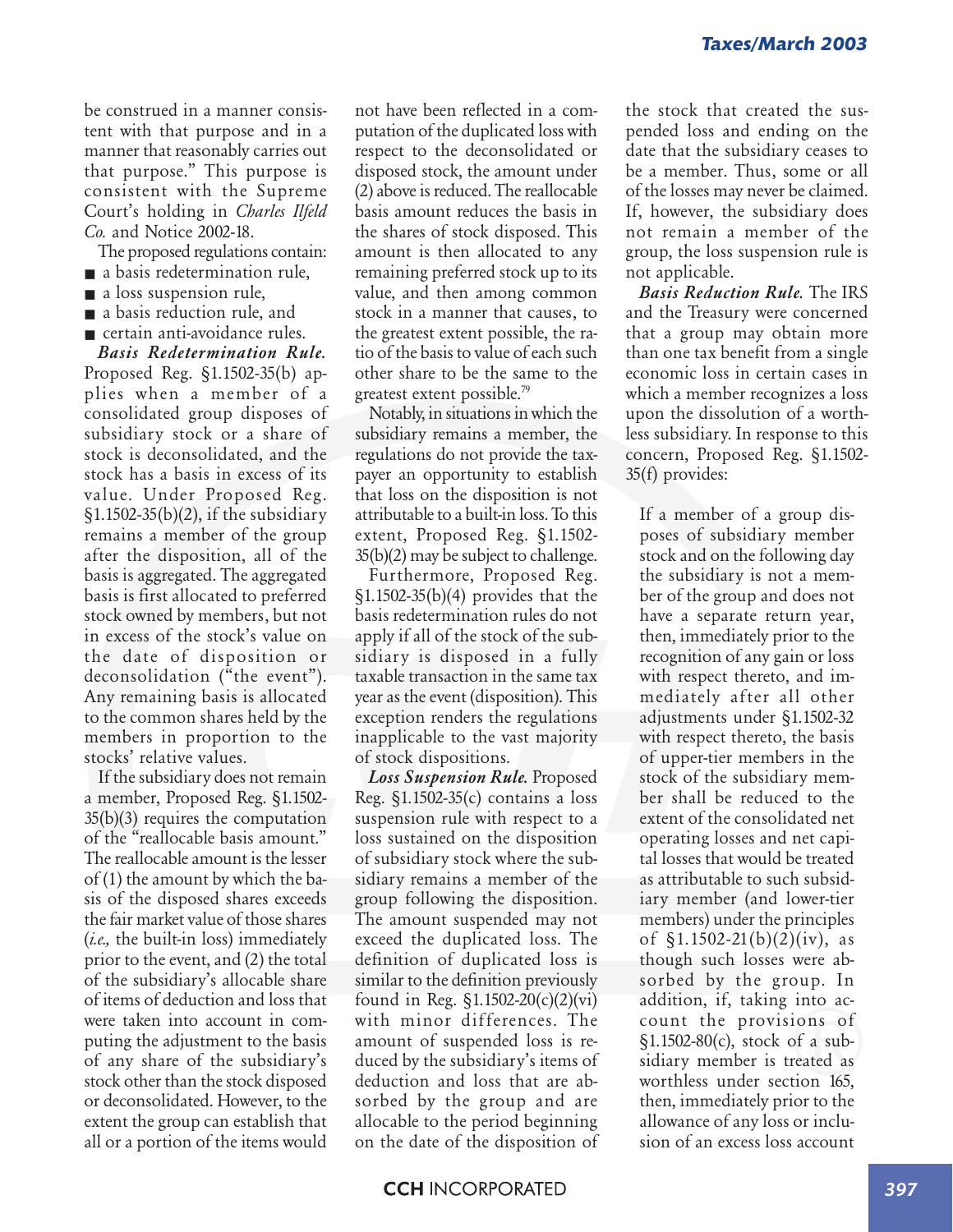with respect thereto, the basis of upper-tier members in the stock of the worthless member shall be reduced to the extent of the consolidated net operating losses and capital losses that would be treated as attributable to such subsidiary member (and lower-tier members) under the principles of  $\S 1.1502-21(b)(2)(iv)$ , as though such losses were absorbed by the group.

In two sentences, Proposed Reg. §1.1502-35(f) manages to perplex any reader and provide complete confusion regarding when, if ever, a worthless stock deduction can be claimed in a consolidated context. The drafters of the proposed regulation have stated their intent to allow one deduction to a group for one economic loss. As drafted, however, Reg. §1.1502- 35(f) may completely disallow a deduction for an economic loss. The first sentence in the proposed regulation applies in situations where a subsidiary is dissolved and a worthless stock deduction is claimed. The proposed regulation requires that immediately prior to the recognition of loss with respect to the stock of the subsidiary, the basis in the stock shall be reduced to the extent that consolidated NOLs and capital losses are attributable to the subsidiary as though the losses were absorbed by the group. As a result:

- 1. The basis in the stock would be reduced by consolidated NOLs and capital losses attributable to the subsidiary.
- 2. The subsidiary would dissolve.
- 3. Any consolidated NOL or capital loss attributable to the subsidiary would disappear.<sup>80</sup> Thus, no deduction would be al-

lowed for the group's economic loss.

Perhaps the IRS is concerned that taxpayer's may take a position that consolidated NOLs and capital losses belong to the group and not the member. Such as position is based on a misinterpretation of *dicta* in the 2001 Supreme Court decision in *United Dominion Industries, Inc.*,<sup>81</sup> which held that the 10-year carryback rules under Code Sec. 172(f) are determined on a consolidated rather than a separate company basis. Under this rationale, when a subsidiary dissolves, the portion of the consolidated NOL and capital loss attributable to the subsidiary would survive. There is, however, no support for such a position. The consolidated NOLs and capital losses attributable to the dissolved subsidiary are eliminated upon dissolution.<sup>82</sup>

The second sentence in the proposed regulation describes a situation in which the group claims a worthless stock deduction after the subsidiary disposes of substantially all of its assets. Here, the proposed regulation requires that the subsidiary's stock be reduced to the extent of any CNOLs and capital losses attributed to the subsidiary as if such losses were absorbed by the group. As a result, when a worthless stock deduction is claimed, (1) there would be a reduction in the basis of stock, and (2) a Code Sec. 382 ownership change would occur under Code Sec.  $382(g)(4)(D)$ . Proposed Reg. §1.1502-35(f) would disallow the stock loss and Code Sec. 382 would disallow the use of any NOLs and capital losses because the value of the subsidiary would be zero. Thus, no deduction would be allowed for the taxpayer's economic loss.

If Proposed Reg. §1.1502-35(f) is adopted in its current form, the provision is subject to challenge.<sup>83</sup> As discussed in Part 1 of this article, an amenable modification to the regulations would be to remove Reg. § 1.1502-80(c) and instead allow a worthless stock deduction in the year of worthlessness.84 Under this scenario, only one loss would result to the group for its investment at the time of worthlessness.

### *Part II Conclusion*

Given the special situations that consolidated return filing creates, the consolidated return regulations in most cases satisfactorily address problems that arise from the filing of consolidated returns and to that extent, the regulations should not be vulnerable to attack under a *Rite Aid* rationale. However, some consolidated return regulations may be at risk because they are inconsistent with the Code and do not address problems that arise from consolidated return filing. To that extent, taxpayers have a right to challenge the regulations and the courts have the duty to curb any abuse by the Secretary of his regulatory authority.<sup>85</sup>

It is unnecessary to propose legislation that gives the Secretary the power to prescribe rules under Code Sec. 1501 that are different than the Code because the majority of the consolidated return regulations do indeed address special problems created from consolidated return filing and can withstand challenge in the courts. Regulations that provide rules which are inconsistent with the Code and (1) are without justification under the single-entity approach, or (2) do not address a problem arising from consolidated filing, create distortions of income and, with or without any amendment to Code Sec. 1502, will remain subject to judicial scrutiny.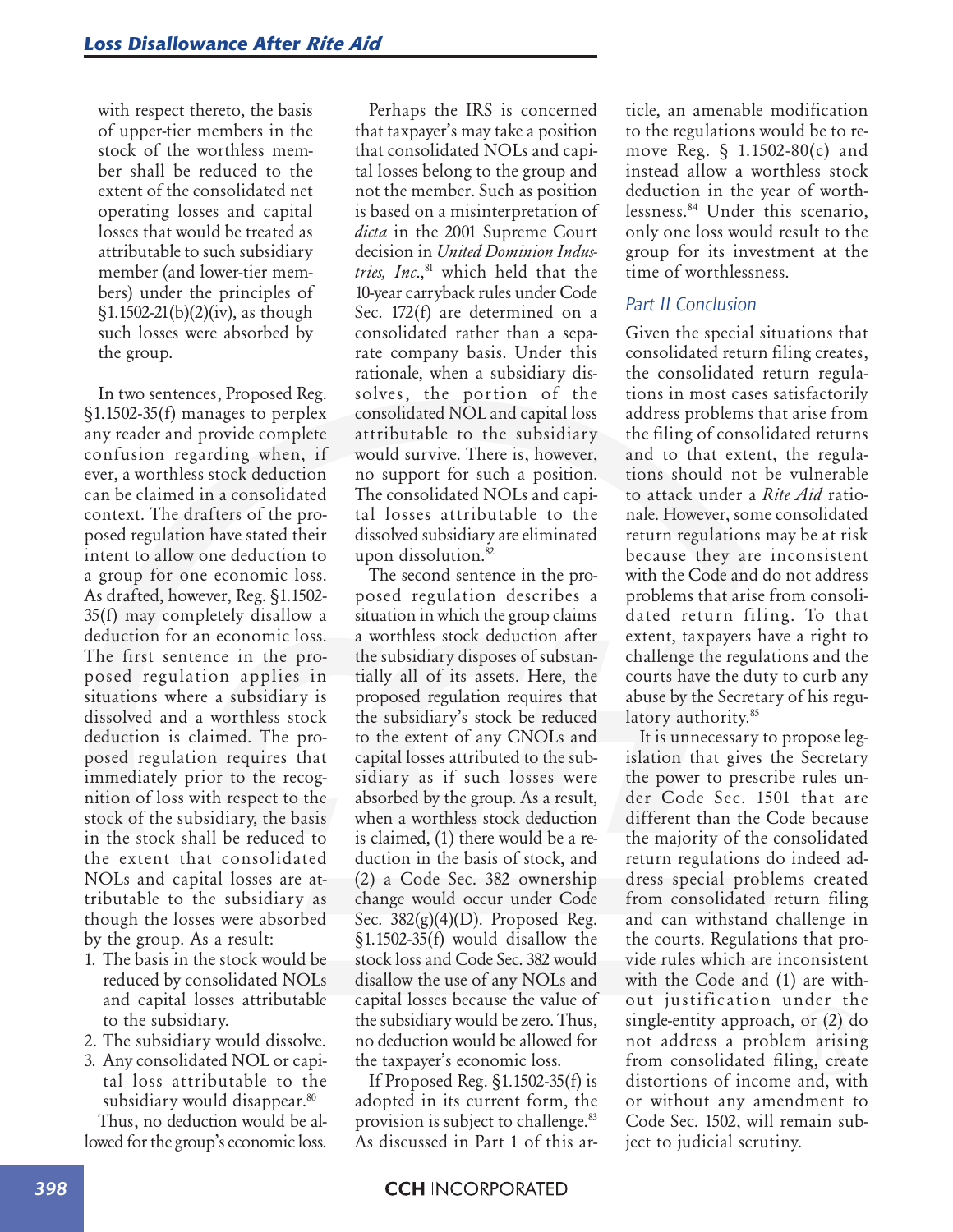#### ENDNOTES

- The authors are indebted to Jared H. Gordon, Deloitte & Touche, and Michael L. Schler, Cravath, Swaine & Moore, for their assistance and thoughts.
- Rite Aid Corp., CA-FC, 2001-2 USTC ¶50,516, 255 F3d 1357.
- <sup>2</sup> *See*, for example, N.Y.S.B.A. Tax Section's *Letter to Kenneth W. Gideon, Assistant Secretary (Tax Policy)* (Apr. 17, 1990) reprinted in 90 TNT 83-16 (Aug. 22, 1990); and Irving Salem, *Judicial Deference, Consolidated Return Regulations, and Loss Disallowance: Could LDR Survive a Court Challenge?* 43 TAX EXEC. 167 (1991).
- <sup>3</sup> *American Standard, Inc.*, CtCls, 79-2 USTC ¶9417, 602 F2d 256, 220 CtCls 411; *Joseph Weidenhoff, Inc.*, 32 TC 1222, Dec. 23,761 (1959); *Kanawha Gas & Utilities Co.*, CA-5, 54-2 USTC ¶9508, 214 F2d 685; *General Machinery Corp*., CA-6, 38-1 USTC ¶9243, 95 F2d 759; *Corner Broadway-Maiden Lane, Inc.,* CA-2, 35-1 USTC ¶9229, 76 F2d 106.
- <sup>4</sup> Hereinafter all section references are to the Internal Revenue Code of 1986, as amended ("the Code"), and to the Treasury Regulations promulgated thereunder, unless otherwise noted.
- Code Sec. 337(d)(1).
- <sup>6</sup> For a lengthy discussion of the difficulty of this problem, *see* Michael Schler, *Consolidated Return Loss Disallowance: Conceptual Issues,* 2002 TNT 88-30 (May 3, 2002).
- $7$  Reg.  $\S1.1502-20(q)$ .
- <sup>8</sup> For further analysis of the effects of the reattribution election, *see* Jared H. Gordon, Dave N. Stewart and Steven C. Thompson, *The Saga Continues: New Interim Loss Disallowance Regulations*, J. CORP. TAX'N, Jul.–Aug. 2002, at 3.
- <sup>9</sup> Code Sec. 7806(b).
- <sup>10</sup> Temporary Reg. §1.337(d)-2T.
- <sup>11</sup> *See also* Reg. §1.1502-13(f)(7), Example 2.
- <sup>12</sup> Notice 2002-18, IRB 2002-12, 644. *See* Proposed Reg. §1.1502-35.
- <sup>13</sup> Query whether the definition of a builtin gain item for purposes of the loss disallowance rules will be coordinated with the definition of a built-in gain item for purposes of Code Sec. 1374 and Code Sec. 382? *See* Reg. §1.1374-4(a)(3), Example 1, where a working interest in oil and gas property is not built-in gain property because, when the corporation converted from a C corporation to an S corporation, it held only a working interest in the oil and gas property and not the oil itself since it had not yet been extracted.
- <sup>14</sup> *R.K. Cox, Jr.*, 78 TC 1021, Dec. 39,103 (1982).
- <sup>15</sup> If such amount is not treated as a disposition and is allowed to be stepped-up to fair value due to an election under Code Sec. 631(a), the ultimate sale of the timber would not give rise to income, presenting a potential loophole. Perhaps the stepped-up amount should be taxed upon ultimate disposition/sale.
- <sup>16</sup> It should be noted that Proposed Reg. §1.302-5(b)(4) suggests that a dividend under Code Sec. 1248 is a sale or exchange of stock of the redeeming corporation for purposes of determining the accelerated loss inclusion date. 67 FR 64331–45 (Oct. 18, 2002).
- <sup>17</sup> Perhaps a dictionary definition would prove helpful; Dispose of: *to pass into the control of someone else*. BLACK'S LAW DICTIONARY (6th ed. 1990).
- $^{18}$  Reg. §1.1502-20(c)(2)(i).
- <sup>19</sup> *See* TAM 200138005 (May 4, 2001).
- <sup>20</sup> TAM 200138005 (Sept. 21, 2001).
- <sup>21</sup> Reg. 1.337(d)-1(a)(5), Example 3.
- <sup>22</sup> Reg. §1.1502-20(c)(2)(vi).
- <sup>23</sup> *See Aluminum Goods Manufacturing Co.,* SCt, 3 USTC ¶1024, 287 US 544, 53 SCt 227 (1933).
- <sup>24</sup> Temporary Reg. §1.1502-20T(i)(3)(i).
- <sup>25</sup> Temporary Reg. §1.1502-20T(i)(3)(ii).
- <sup>26</sup> If the date of disposition or deconsolidation is after March 7, 2002, the election should be filed on such date.
- <sup>27</sup> Reg. §1.1502-32(b)(3)(iii)(B).
- <sup>28</sup> *American Standard, Inc.*, *supra* note 3, 602 F2d, at 261.
- <sup>29</sup> *See* Irving Salem, Rite Aid: *Potentially Historic*, TAX EXEC. Mar.–Apr. 2002, at 149, 152; and Jerred G. Blanchard, Debra J. Bennett and Christopher D. Speer, *The Deductibility of Investments in Financially Troubled Subsidiaries and Related Federal Income Tax Considerations,* TAXES, Mar. 2002, at 91, 113.
- <sup>30</sup> *Supra* note 3.
- <sup>31</sup> *Supra* note 1, *citing American Standard.* <sup>32</sup> *Id.*
- 33 Report of the Senate Finance Committee on the CARE Act of 2002, at 92, note 183.
- <sup>34</sup> Reg. §1.1502-32.
- <sup>35</sup> *See Charles Ilfeld Co.,* SCt, 4 USTC ¶1261, 292 US 62, 54 SCt 596 (1934); *AMBAC Industries, Inc.,* CA-2, 73-2 USTC ¶9800, 487 F2d 463.
- <sup>36</sup> American Competitive and Corporate Accountability Act of 2002 (H.R. 5095) (introduced July 11, 2002), and Charity Aid Recovery and Empowerment Act of 2002 (H.R. 7) (reported by the Senate Finance Committee on June 18, 2002).
- <sup>37</sup> *See AICPA Letter to Leaders on CARE Act,* 2002 TNT 183-32 (Sept. 17, 2002).
- 
- <sup>38</sup> Reg. §1.302-2(c), Example (2).<br><sup>39</sup> Reg. §1.1502-32(b)(3)(iv)(B) <sup>39</sup> Reg. §1.1502-32(b)(3)(iv)(B). *See also* LTR 9815050 (Jan. 9, 1998).
- <sup>40</sup> Reg. §1.1502-20(c)(1), or Temporary Reg. 1.337(d)-2T(c), or their successor provisions. The temporary regulation may not disallow the loss given the absence of gain recognition from the disposition of an asset.
- <sup>41</sup> Reg. §1.1503-13(d).
- <sup>42</sup> It should be noted that if proposed regulations under Code Secs. 302, 304 and 1502 become final, Reg. §1.1502-80(b) will be unnecessary. *See* 67 FR 64331– 45 (Oct. 18, 2002). As such, if and when the proposed regulations become final, Reg. §1.1502-80(b) should be repealed.
- <sup>43</sup> Reg. §118; Reg. §39.22(a)-15.
- <sup>44</sup> Congressional Record, 12164–66 (July 29, 1955).
- 45 For accounting purposes, the rule is different; stock of a corporate parent in the hands of its subsidiary is treated as Treasury stock. ANDREW A. HARIED, LEROY F. IMDIEKE AND RALPH E. SMITH, ADVANCED AC-COUNTING, at 335 (5th ed. 1991).
- <sup>46</sup> Rev. Rul. 70-305, 1970-1 CB 169; Rev. Rul. 80-189, 1980-2 CB 106.
- <sup>47</sup> *See also* Michael Schler, *Exploring the Boundaries of Section 1032*, 49 TAX LAW. 543 (1996).
- <sup>48</sup> GCM 39608 (Mar. 5, 1987).
- <sup>49</sup> Rev. Rul. 99-57, 1999-2 CB 678.
- <sup>50</sup> An intercompany obligation is defined in Reg. §1.1502-13(g)(2)(ii) as "an obligation between members, but only for the period during which both parties are members."
- <sup>51</sup> Reg. §1.1502-13(a)(1).
- <sup>52</sup> *See* Bankruptcy Tax Act of 1980 (P.L. 96- 589).
- <sup>53</sup> Reg. §1.1502-13(c)(4)(i)(A), which states that to the extent B's corresponding item offsets S's intercompany item in amount, the attributes of B's corresponding item, determined based on both S's and B's activities, control the attributes of S's offsetting intercompany item.
- <sup>54</sup> Reg. §1.381(c)(4).
- $55$  Reg.  $\S1.1502 11$ (a).
- 
- $^{56}$  Reg. §1.1502-17(a). Code Secs. 362 and 1223.
- <sup>58</sup> Code Sec. 381(c)(4).
- <sup>59</sup> Reg. §1.701-2.
- <sup>60</sup> *See* Lawrence M. Axelrod and Kevin C. Hardman*, Axelrod And Hardman Say Proposed Rules Penalize Affiliated Groups That File Consolidated Returns,* 95 TNT 57-41 (Mar. 6, 1995), for a comment on the proposed regulations.
- <sup>61</sup> T.D. 8648, 1996-1 CB 37, at 38.
- <sup>62</sup> *See* Reg. §1.1502-75(d)(3)(v) for the inference.
- <sup>63</sup> Reg. §1.1502-33(f)(1).
- <sup>64</sup> Reg. §1.1502-75(d)(3)(i).
- <sup>65</sup> Code Sec. 368(a)(1)B).
- <sup>66</sup> Code Sec. 368(a)(2)(e*); see also* Rev. Rul. 82-152, 1982-2 CB 205.